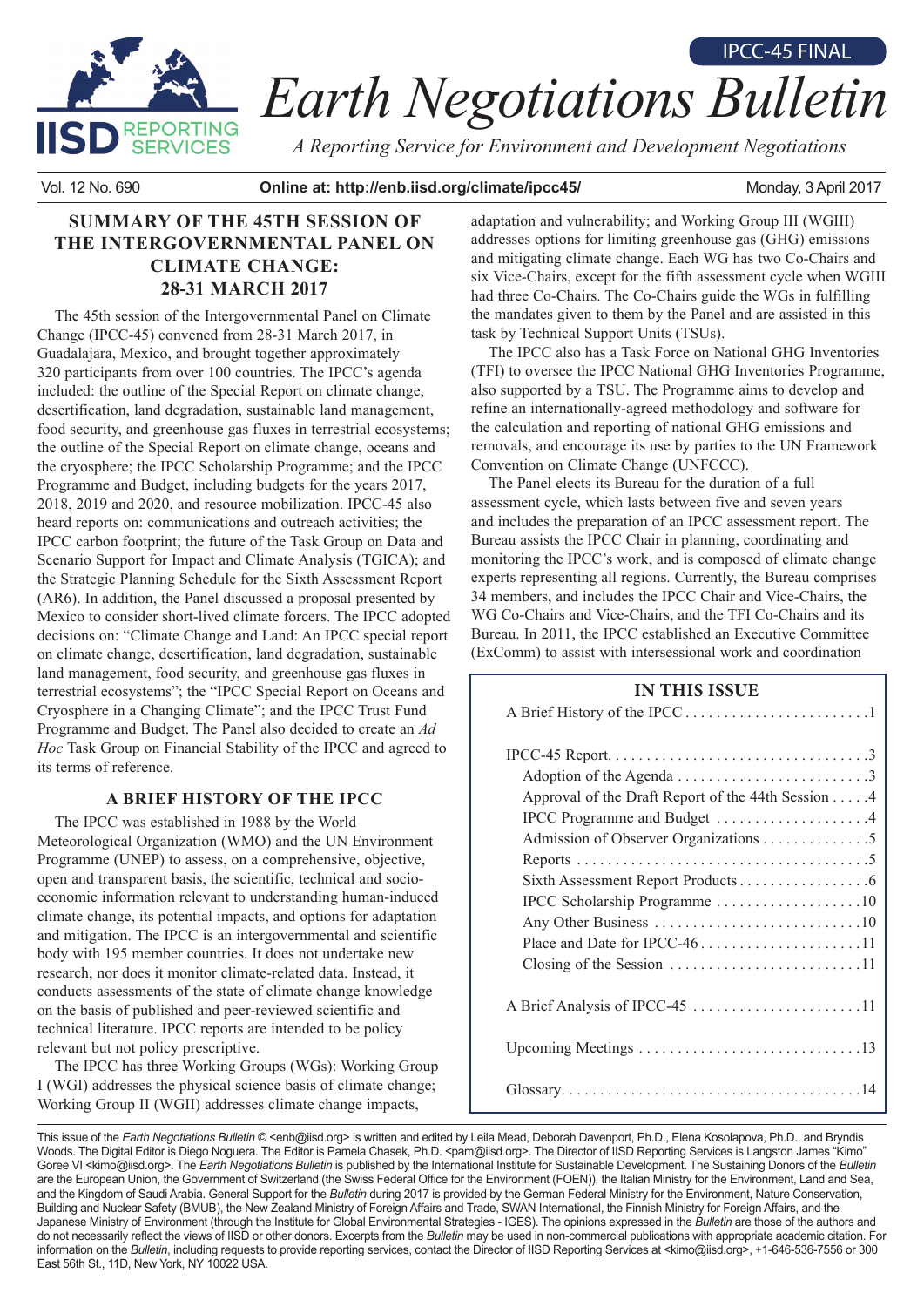among the WGs. The ExComm consists of the IPCC Chair, IPCC Vice-Chairs, WG and TFI Co-Chairs, and advisory members, including the IPCC Secretary and the four Heads of the TSUs. The IPCC Secretariat is located in Geneva, Switzerland, and is hosted by the WMO.

**IPCC PRODUCTS:** Since its inception, the IPCC has prepared a series of comprehensive assessment reports, special reports (SRs) and technical papers that provide scientific information on climate change to the international community and are subject to extensive review by experts and governments.

The IPCC's First Assessment Report was completed in 1990; the Second Assessment Report in 1995; the Third Assessment Report in 2001; the Fourth Assessment Report (AR4) in 2007; and the Fifth Assessment Report (AR5) in 2014. Currently, the assessment reports are structured in three parts, one for each WG. Each WG's contribution comprises a Summary for Policymakers (SPM), a Technical Summary and an underlying assessment report. All sections of each report undergo an intensive review process, which takes place in three stages: a first review by experts; a second review by experts and governments; and a third review by governments. Each SPM is then approved line by line by the respective WG. A Synthesis Report (SYR) is then produced for the assessment report as a whole, which integrates the most relevant aspects of the three WG reports, and a SPM of the SYR is then approved line by line by the Panel.

In addition to the comprehensive assessments, the IPCC produces SRs, methodology reports and technical papers, focusing on specific issues related to climate change. Thus far, SRs include: Land Use, Land-Use Change and Forestry (2000); Carbon Dioxide Capture and Storage (2005); Renewable Energy Sources and Climate Change Mitigation (2011); and Managing the Risks of Extreme Events and Disasters to Advance Climate Change Adaptation (2011). Technical papers have also been prepared on, among other things, Climate Change and Water (2008).

In addition, the IPCC produces methodology reports, which provide guidelines to assist countries in reporting on GHGs. Good Practice Guidance reports were approved by the Panel in 2000 and 2003, and the latest version of the IPCC Guidelines on National GHG Inventories (2006 IPCC Guidelines) was approved in 2006. The IPCC also adopted the 2013 Supplement to the 2006 Guidelines for National GHG Inventories: Wetlands (Wetlands Supplement), and the 2013 Revised Supplementary Methods and Good Practice Guidance Arising from the Kyoto Protocol (KP Supplement).

For its work and efforts "to build up and disseminate greater knowledge about manmade climate change, and to lay the foundations needed to counteract such change," the IPCC was awarded the Nobel Peace Prize, jointly with former US Vice President Al Gore, in December 2007.

**INTERACADEMY COUNCIL (IAC) REVIEW:** In response to public criticism of the IPCC related to inaccuracies in AR4 and the Panel's response to the criticism, UN Secretary-General Ban Ki-moon and IPCC Chair Rajendra Pachauri (India) requested the IAC to conduct an independent review of IPCC processes and procedures and to present recommendations to strengthen the IPCC and to ensure the quality of its reports.

The IAC presented its results in a report in August 2010 and made recommendations regarding, *inter alia*: the IPCC's management structure; a communications strategy, including a plan to respond to crises; transparency, including criteria for selecting participants and the type of scientific and technical information to be assessed; and consistency in how the WGs characterize uncertainty.

**IPCC-32:** This session (11-14 October 2010, Busan, Republic of Korea) addressed the recommendations of the IAC Review. The Panel adopted a number of decisions in this regard, including on the treatment of gray literature and uncertainty, and on a process to address errors in previous reports. For recommendations requiring further examination, the Panel established task groups on processes and procedures, communications, the Conflict of Interest (COI) Policy, and governance and management.

**IPCC-33:** This session (10-13 May 2011, Abu Dhabi, United Arab Emirates) focused primarily on follow-up actions to the IAC Review. The Panel established an ExComm, adopted a COI Policy, and introduced several changes to the procedures for IPCC reports.

**IPCC-34:** This meeting (18-19 November 2011, Kampala, Uganda) adopted revised Procedures for the Preparation, Review, Acceptance, Adoption, Approval and Publication of IPCC Reports, as well as Implementation Procedures and the Disclosure Form for the COI Policy.

**IPCC-35:** This session (6-9 June 2012, Geneva, Switzerland) concluded the Panel's consideration of the recommendations from the IAC Review by approving the functions of the IPCC Secretariat and TSUs, and the Communications Strategy.

**WGI and IPCC-36:** During these meetings (23-26 September 2013, Stockholm, Sweden), WGI finalized its AR5 contribution: "Climate Change 2013: The Physical Science Basis." The Panel then met to approve the WGI SPM and accept the underlying report, including the Technical Summary and annexes.

**IPCC-37:** During this session (14-17 October 2013, Batumi, Georgia), the Panel decided to establish a Task Group on the Future Work of the IPCC (TGF). It also considered and adopted two methodology reports, the Wetlands Supplement and KP Supplement. The IPCC also undertook initial discussions on mapping the IPCC's future.

**WGII and IPCC-38:** These meetings (25-29 March 2014, Yokohama, Japan) finalized the WGII contribution to AR5: "Climate Change 2014: Impacts, Adaptation and Vulnerability." The Panel then met to approve the WGII SPM and accepted the underlying report, including the Technical Summary and annexes.

**WGIII and IPCC-39:** These meetings (7-12 April 2014, Berlin, Germany), finalized the WGIII contribution to AR5: "Climate Change 2014: Mitigation of Climate Change." The Panel then approved the WGIII SPM and accepted the underlying report, including the Technical Summary and annexes. The Panel also discussed, *inter alia*, COI and future work of the IPCC.

**IPCC-40:** This meeting (27 October – 1 November 2014, Copenhagen, Denmark) considered and finalized the SYR, which integrates the findings from the three IPCC WGs. The Panel also approved the SYR's SPM line by line, and adopted the longer SYR section by section.

**IPCC-41:** This meeting (24-27 February 2015, Nairobi, Kenya) addressed the future work of the IPCC, including the recommendations of the TGF, and took a decision on the size, structure and composition of the IPCC Bureau and TFI Bureau (TFB). The Panel also adopted decisions on: IPCC products, their timing and their usability; IPCC structure; respective roles of the IPCC Secretariat and the IPCC TSUs; options for the selection of and support to Coordinating Lead Authors and Lead Authors; and improving the writing and review process. Following the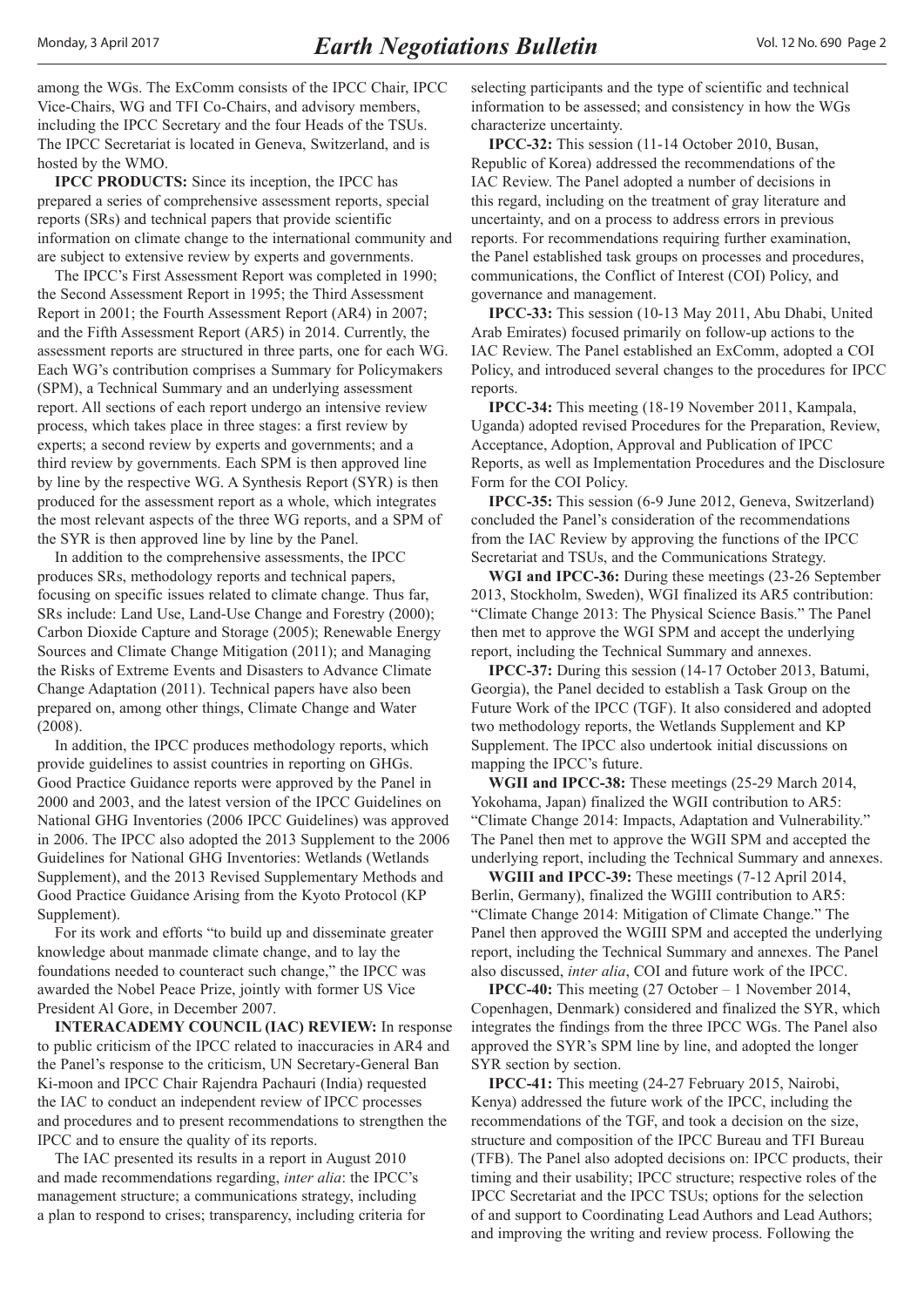<span id="page-2-0"></span>resignation of IPCC Chair Pachauri, Ismail El Gizouli (Sudan) was appointed Acting IPCC Chair pending election of a new Chair at IPCC-42.

**IPCC-42:** This meeting (5-8 October 2015, Dubrovnik, Croatia) elected members of the IPCC Bureau and the TFB, including the IPCC Chair, IPCC Vice-Chairs, Co-Chairs of the WGs and the TFB, Vice-Chairs of the WGs and TFB members. The Panel elected Hoesung Lee (Republic of Korea) as IPCC Chair for the sixth assessment cycle.

**IPCC-43:** This meeting (11-13 April 2016, Nairobi, Kenya) discussed Sixth Assessment Report (AR6) products, including SRs and strategic planning. IPCC-43 agreed to undertake three SRs on: the impacts of global warming of 1.5°C above preindustrial levels and related global GHG emission pathways; climate change, desertification, land degradation, sustainable land management, food security and GHG fluxes in terrestrial ecosystems; and climate change and oceans and the cryosphere. The Panel also agreed that a SR on cities would be prepared as part of the next assessment cycle.

**IPCC-44:** During this session (17-21 October 2016, Bangkok, Thailand), the Panel adopted decisions on the outlines of: the Special Report on the impacts of global warming of 1.5°C above preindustrial levels and related global GHG emission pathways, in the context of strengthening the global response to the threat of climate change, sustainable development and efforts to eradicate poverty (SR15); and the Methodology Report to refine the 2006 Guidelines on National GHG Inventories. The IPCC also adopted decisions on, *inter alia*: the Expert Meeting on Mitigation, Sustainability and Climate Stabilization Scenarios; communications and the scoping process; the future of the TGICA; review of IPCC the communications strategy; review of the IPCC COI policy; and a workshop on climate change and cities.

#### **IPCC-45 REPORT**

On Tuesday, 28 March, IPCC Chair Hoesung Lee opened the session. He cited the findings of the WMO report on the State of the Global Climate, including that 2016 was the warmest year on record, with an average temperature 1.1ºC above preindustrial levels, and emphasized the urgency of the Panel's work in helping to understand climate change impacts and risk, and options for addressing them. He called on governments to enable the IPCC to continue its work by investing in scientific research that targets knowledge gaps highlighted in AR5.

Elena Manaenkova, WMO Deputy Secretary-General, highlighted the synergies, complementarity and co-benefits of WMO and IPCC work. She said the special report on climate change, desertification, land degradation, sustainable land management, food security, and GHG fluxes in terrestrial ecosystems (SRCCL), and the special report on climate change and oceans and the cryosphere (SROCC) are crucial for WMO modeling and predictions.

Miguel Ruiz Cabañas Izquierdo, Ministry of Foreign Affairs, Mexico, emphasized his country's commitment to undertake work to establish scientific criteria for policymakers to take ambitious action to limit global temperature rise to 1.5°C above preindustrial levels. He urged the global community to support the IPCC's work and to defend the role of multilateralism to meet the objectives of the Paris Agreement on climate change.

Ibrahim Thiaw, UN Environment Deputy Executive Director, outlined some of the climate records being set and impacts witnessed, concluding that "it is clear we risk fueling conflicts and swelling the stream of refugees." He stated that the Paris

Agreement and the 2030 Agenda for Sustainable Development provide a roadmap for action, and urged countries to build on current momentum through: clear, accessible science; effective leadership at all scales; and solving the IPCC's financial difficulties.

Patricia Espinosa, UNFCCC Executive Secretary, via video message, said the Paris Agreement's entry into force begins the era of implementation to restore climate neutrality and limit global temperature rise to near 1.5°C. She said the IPCC has laid a foundation for this work but stressed its ongoing and future work, noting that science is needed to establish the link between actions implementing the Paris Agreement and desired outcomes on the Sustainable Development Goals through evidence-based decision making.

Rafael Pacchiano Alamán, Minister of Natural Resources and Environment, Mexico, welcomed participants on behalf of Mexican President Enrique Peña Nieto. He highlighted Mexico's leadership on and vulnerability to climate change, stressing his country's commitment to reduce its GHG emissions by 22% and black carbon by 50% by 2030. He noted actions to meet these commitments, including eliminating fossil fuel subsidies and encouraging low-carbon energy through clean energy certificates.

Jorge Aristóteles Sandoval Díaz, Governor of Jalisco, Mexico, underscored climate change as a security matter and stressed the need to follow expert recommendations based on science. He called out the US President for taking a "backwards step" in rolling back actions on climate change, increasing military spending and promoting the fossil fuel industry. He noted Jalisco's support for the IPCC's recommendations and its position at the forefront of resistance against "stupidity" and against the industrial interests that deny the reality of climate change. He then declared IPCC-45 open.

#### *ADOPTION OF THE AGENDA*

IPCC Chair Lee introduced the provisional agenda (IPCC-XLV/Doc.1).

New Zealand requested an update on the AR6 scoping process, stressing the need to begin strategic planning for the SYR early. The Panel agreed to discuss this under the agenda item on the Strategic Planning Schedule.

Saudi Arabia expressed preference for taking up SRCCL before SROCC, in accordance with the order reflected in Decision IPCC/ XLIII-6 (AR6 Products: Special Reports). SROCC Scientific Steering Committee Chair (SSC) Ko Barrett noted that the order of the outlines' adoption in plenary will depend on progress made during the meeting. With that understanding, the Panel agreed to consider SRCCL before SROCC.

France called for considering proposals that align the Panel's work during the seventh assessment cycle with the needs of the global stocktake foreseen under the Paris Agreement, since these proposals are expected to be submitted for IPCC consideration no later than 2018. The Panel agreed to take this up under the agenda item on "Any Other Business."

The UK requested an update on progress on the IPCC library facility and that sufficient time be allowed for consideration of the IPCC budget. The Panel agreed to address this issue under "Any Other Business."

Norway, with Mexico and Chile, called for discussions to include short-lived climate forcers (SLCFs) in the TFI's work. IPCC Chair Lee suggested this be taken up under "Any Other Business," and the Panel agreed.

With these and other minor amendments, the IPCC adopted the agenda.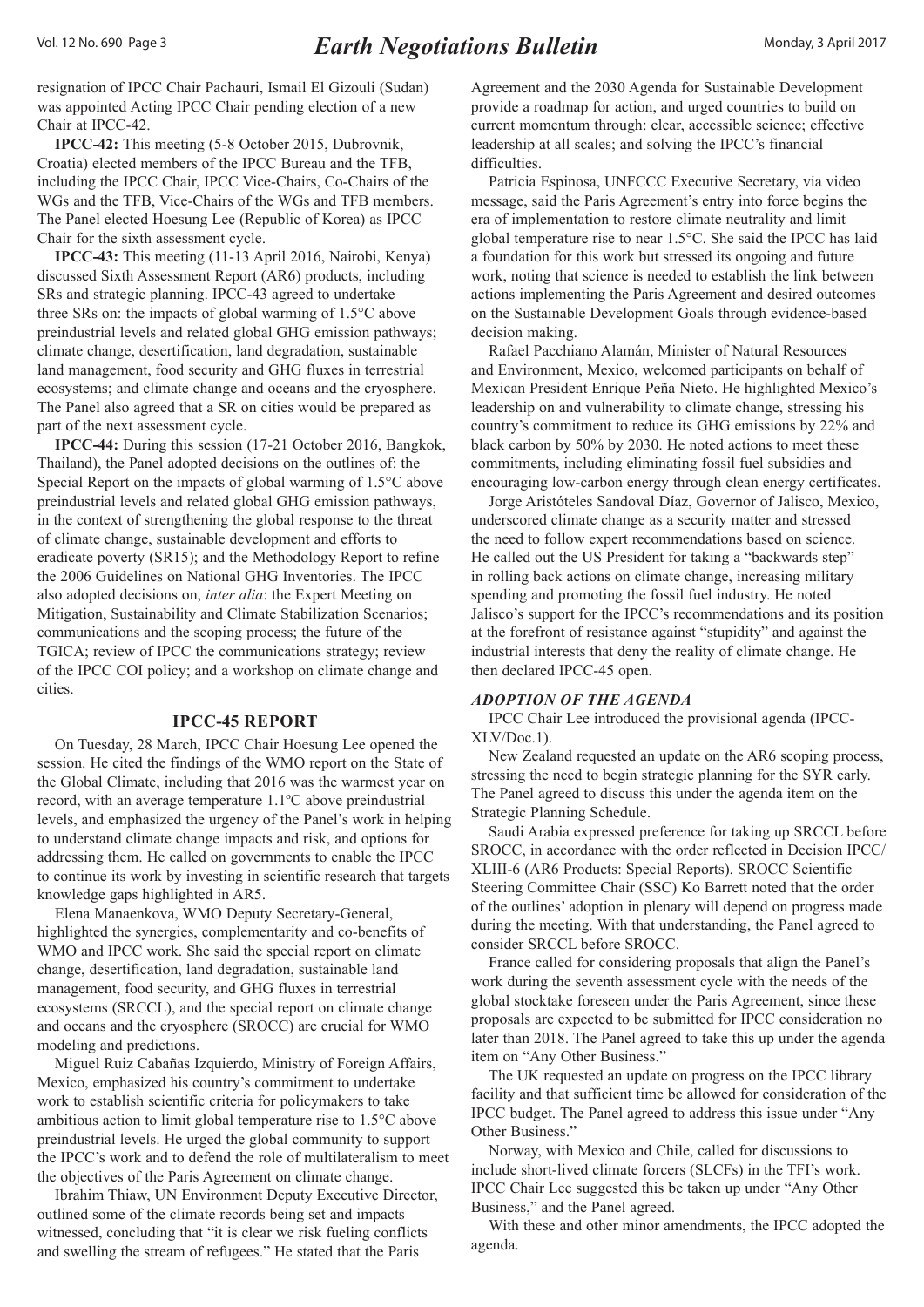## <span id="page-3-0"></span>*APPROVAL OF THE DRAFT REPORT OF THE 44TH SESSION*

IPCC Chair Lee then introduced, and the Panel adopted, the IPCC-44 report (IPCC-XLV/Doc.5).

#### *IPCC PROGRAMME AND BUDGET*

**Resource Mobilization:** On Tuesday, the Secretariat introduced its proposed **resource mobilization strategy** (IPCC-XLV/Doc.3), which aims to generate interest in the IPCC's work in order to obtain funding for its products. She noted the overall target of raising CHF 58 million by 2022, starting with a 2017 budget of CHF 9 million. She pointed out that contributions and the number of funders have steadily declined since 2008 and that the strategy endeavors to reverse those trends. She said fundraising will take place in two phases: 2016-2019 and 2020- 2022.

Sweden announced an increase in its contribution to CHF 110,000 in 2017 and by an additional SEK 2 million later in the year. France and Morocco pledged to increase their financial contributions to the IPCC and/or in-kind contributions.

The Panel disagreed on the role of external funders in resource mobilization. Sweden, supported by Germany, Belgium and the UK, recommended that the IPCC be resourced primarily by governments to ensure its integrity and neutrality.

Saudi Arabia, with the Republic of Korea, Bahamas and Zambia, countered that the IPCC's integrity and neutrality need not be negatively affected by accepting contributions from external donors, saying "the door should be wide open to all who want to do good." The Bahamas added that external funding could be sought if a country is unable to make its contribution, and noted that the strategy document already ensures the IPCC's integrity. Saudi Arabia, with South Africa, Trinidad and Tobago, and Zambia, warned that earmarking funds could potentially harm the IPCC's integrity. South Africa, supported by Poland, Trinidad and Tobago, and Zambia, urged against linking countries' contributions to their participation in the IPCC. Supporting Saudi Arabia, Senegal recommended focusing on ensuring contributions from current donor countries.

Switzerland underscored that one way to achieve "predictable and sufficient funding" is to ensure that all IPCC members contribute their "fair share" by using an indicative scale of contributions, as is standard UN practice.

Japan, supported by the UK and Poland, asked what budget cuts could be made if the strategy is not successful. Indonesia and Belgium suggested that the Secretariat's budget could be reduced by conducting Bureau meetings without interpretation. Poland noted that 50-70% of the IPCC's budget relates to travel. WGIII Vice-Chair Diána Ürge-Vorsatz expressed concern about potentially compromising quality through attempts to save resources, such as through piggybacking meetings or discontinuing interpretation for Bureau meetings.

The UK expressed openness to philanthropic organizations contributing a small proportion of the IPCC's funding and asked for information on the Secretariat's ongoing implementation of resource mobilization. Norway urged agreement on which types of organizations would be acceptable, and noted the complexity of the issue of earmarking, saying that overly restricting it could jeopardize some countries' willingness to contribute to the IPCC's work.

Germany suggested creating an intersessional group to consider these issues. France and others suggested that a small group develop terms of reference (ToR) for such a group. IPCC Chair Lee supported the proposal, suggesting that IPCC ViceChairs Thelma Krug and Youba Sokona co-chair a group to develop ToR for an open *ad hoc* group on the IPCC's financial stability, and requested time for the ToR to be developed.

On Friday afternoon, Krug presented the ToR for the *Ad Hoc* Task Group on the Financial Stability of the IPCC (ATG-Finance) for approval by the Panel. Outlining the ToR, she explained that the ATG-Finance's objective is to propose funding options for the predictable, sustainable and adequate implementation of the IPCC's programme of work, and that ATG membership consists of Financial Task Team (FiTT) Co-Chairs and core members, the IPCC Secretary and Deputy Secretary, and is open to all government representatives. She said the Group will be co-chaired by Krug and Sokona, and detailed the ATG-Finance's roles and responsibilities include: increasing contributions from governments, including in-kind contributions, and the number of contributing governments; exploring means to mobilize additional resources, including from UN organizations and others, and evaluating their potential implications, particularly with regard to conflict of interest and legal matters; and providing guidance on eligibility of potential donors including the private sector. She explained that the ATG-Finance will begin work immediately following IPCC-45 to draft a work plan in close cooperation with the FiTT and will present a progress report, including lessons learned from other international organizations, at IPCC-46, where the ATG's term will be reviewed.

Belgium expressed hope that the ATG-Finance will be able to achieve financial stability, reiterated his country's suggestion that the IPCC expand funding for the Scholarship Programme and link it to wider ATG-Finance fundraising efforts, and lamented that this was not included in the ToR. Belgium, supported by Ghana, requested that IPCC-46 return to this issue when the initial ATG report is presented, that the Scholarship Programme Board of Trustees be appointed at that time, and that they be mandated to work together with the ATG.

Sweden, supported by Switzerland and Ghana, asked that the ATG-Finance consider risks to the IPCC's reputation when choosing funding sources. Switzerland reiterated its call that all IPCC members contribute equitably to the process.

The plenary then agreed to the ToR for the ATG-Finance.

On Tuesday, the Secretariat introduced the document on the **IPCC Partnership Policy and Procedures** (IPCC-XLV/Doc.8), outlining: resource mobilization options, including through donor contributions from governmental and non-governmental organizations, as well as from the for-profit sector; and guiding principles to ensure the IPCC's impartiality and integrity.

Germany, Sweden and France requested, and the Panel agreed, that the document be considered by the ATG-Finance.

IPCC Secretary Abdalah Mokssit introduced an information document on the **status of implementation of planned activities** (IPCC-XLV/INF.6), updating the Panel on progress made on resource mobilization since IPCC-44. He commended Montenegro for becoming a first-time contributor and Mali for pledging for the first time, and thanked those countries that increased their contributions. Emphasizing that "we will not get results unless there is mobilization across the board," Mokssit encouraged countries to make: in-kind contributions for their experts to participate in IPCC meetings; in-kind contributions by hosting IPCC meetings; their 2017 financial contributions if they have not yet done so; and, if possible, a multi-year pledge.

Japan said it is crucial that the Secretariat provide the Panel with detailed information on the IPCC's projected financial status for the AR6 cycle. Canada urged all IPCC members to exercise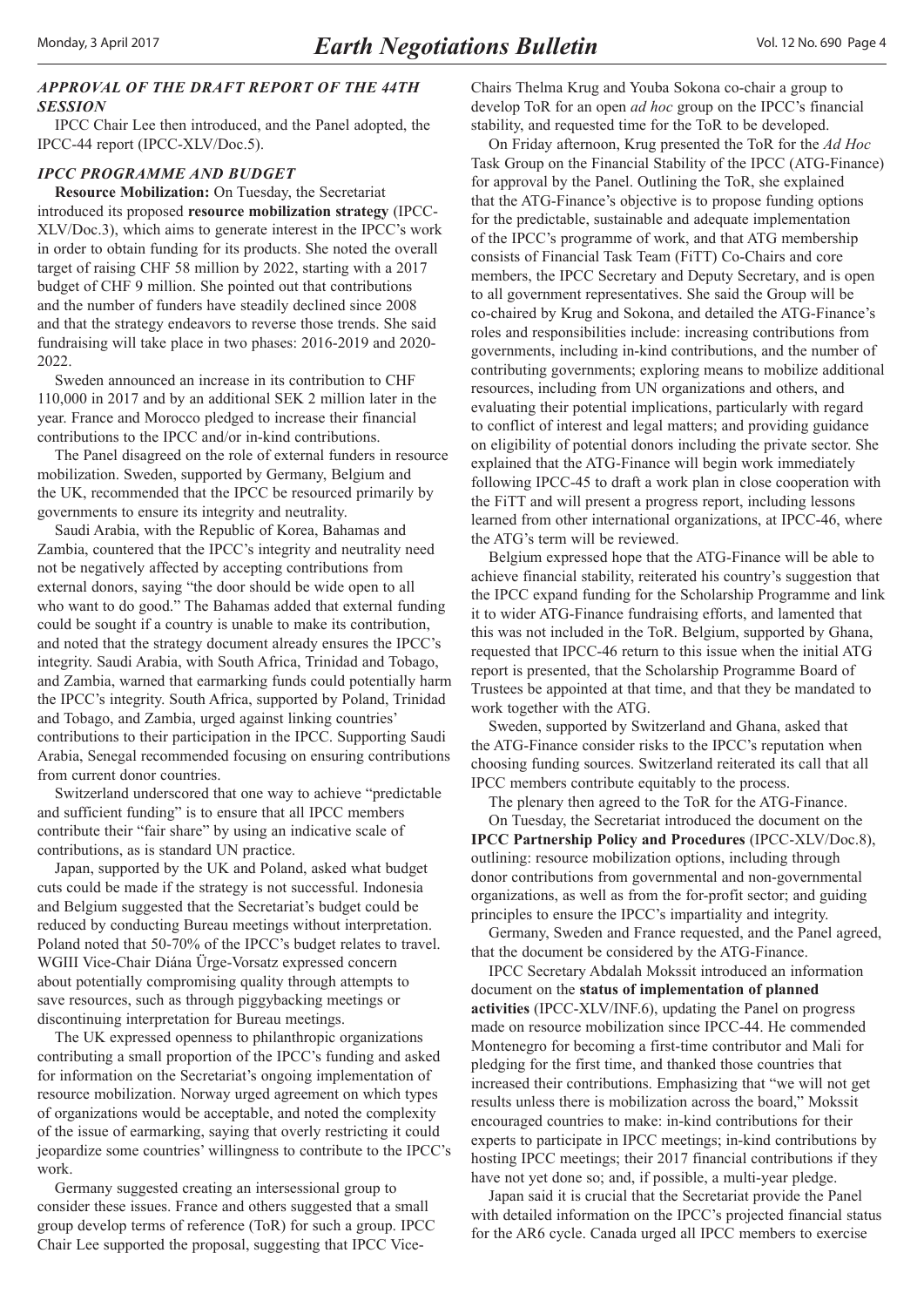<span id="page-4-0"></span>leadership and innovation on resource mobilization. Highlighting his country's first-time pledge, Mali underlined the importance of good will, not just the amount given.

Switzerland cautioned against relying on a limited number of contributors while "we have universal participation and benefits for all." Sudan urged consideration of all proposals for additional avenues of resource mobilization.

In response to a query by Germany, IPCC Chair Lee assured the Panel that all the suggestions and comments will be incorporated in a revised report to be submitted to the ATG-Finance.

**Budget for the Years 2017, 2018, 2019 and 2020:** On Tuesday, the Secretariat introduced this agenda item (IPCC-XLV/Doc.2), noting the document addresses income and expenditures in 2016 and the revised 2017 budget, as well as the budget proposals for 2018, 2019 and 2020. IPCC Chair Lee invited the FiTT to meet and report back to Plenary with any recommendations for decisions. The Panel provisionally approved the revised 2017 budget and took note of the budget proposals for 2018, 2019 and 2020.

**Other Matters:** The Secretariat presented the revised travel policy (IPCC-XLV/INF.3) that came into effect in 2015 and the new travel process that became effective in 2017. The Secretariat made a plea to experts who receive financial support to let the Secretariat know as far in advance as possible when they are unable to travel in order to stem financial losses. The Panel took note of the document.

**FiTT Report to Plenary:** On Friday afternoon, FiTT Co-Chair Helen Plume presented the draft decision developed by the FiTT. She highlighted revisions to the budget approved at IPCC-44, including: movement of the Library Facility budget line from 2016 to 2017 and an increase of CHF 103,000; addition of a budget line on Resource Mobilization, which increases the budget by CHF 15,800 over that approved at IPCC-44; and adjustment in the number of journeys for SRCCL lead authors and an increase of CHF 65,520. She noted that requests for more journeys, given the number of reports being undertaken, threaten the AR6 work programme, given the implications for future budgets. Following a brief discussion, the decision on the IPCC Trust Fund Programme and Budget was adopted.

*Final Decision:* The final decision (IPCC-XLV/CRP.4), *inter alia*: approves a revised budget proposal as modified from the one approved at IPCC-44; notes budgets for 2018, 2019 and 2020; urges member countries to maintain, increase or initiate contributions to the IPCC Trust Fund; requests the Secretariat to continually provide information on the breakdown of its budget, expenses and other budget items, and tabulate historical annual expenditures since the beginning of AR5; requests the Secretariat to analyze reasons for past over-estimation of budget needs to enable more accurate forecasting; and requests the WG Bureaux to minimize costs for the Trust Fund, including through considering the numbers of journeys made.

An attached appendix includes the ToR for the ATG-Finance. The decision also includes appendices listing in-kind contributions and activities for August-December 2016 and January-July 2016.

#### *ADMISSION OF OBSERVER ORGANIZATIONS*

On Tuesday, the Secretariat introduced this agenda item (IPCC-XLV/Doc.10), and presented eight organizations that requested observer status. He noted that half of them, including the African, Caribbean and Pacific Group of States, the International Social Science Council, the International Energy Agency, and SILVA, Arbres, Forêts et Sociétés, already have

observer status with the UNFCCC and therefore did not need to submit additional documentation. The other four, including the Global Research Alliance on Agricultural Greenhouse Gases, the American Psychological Association, the Indian Institute for Human Settlements, and Carnegie Council, did provide additional documentation. The Panel agreed to admit all eight organizations as observers.

#### *REPORTS*

**Communication and Outreach Activities:** On Tuesday, the Secretariat introduced this agenda item and provided an update on activities undertaken since IPCC-44 and plans for the coming year (IPCC-XLV/INF.1). He noted recent presentations on the IPCC's work aimed at increasing the IPCC's impact, and acknowledged funding from Norway for outreach, requesting other countries to consider similar contributions. The Panel took note of the report.

**IPCC Carbon Footprint:** On Tuesday, the Secretariat introduced this item and presented proposals for enhancing efforts to reduce the carbon footprint of IPCC activities (IPCC-XLV/ Doc.4, Rev.1), including that the IPCC: work with the UN's Environmental Management Group; continue bundling missions to cover more than one meeting or objective with one ticket; and use teleconferencing rather than face-to-face meetings. He noted helpful suggestions from the Bureau, including an IPCC inventory to quantify its emissions. The Panel took note of the report.

**Future of the TGICA:** On Tuesday, TGICA Co-Chair Bruce Hewitson provided a progress report on ongoing activities of the TGICA and the Data Distribution Center (DDC) (IPCC-XLV/INF.4, Rev.1). He noted, *inter alia*, preparation of general guidelines on the use of scenario data for climate impact and adaptation assessment, and engagement with the Coordinated Regional Climate Downscaling Experiment to provide broader access to its research products. He announced that the last meeting of the TGICA as currently constituted will take place in June or July 2017. He noted increased downloading of DDC information, particularly in Africa. The Panel took note of the report.

On the future of the TGICA, Edvin Aldrian, Co-Chair of the *Ad Hoc* Task Force on the Future of TGICA (ATF-TGICA), outlined efforts to review the mandate of TGICA functions during and beyond AR6 and to design a strategic plan for its transformation (IPCC-XLV/INF.5). He highlighted mapping work to identify overlaps and gaps between the TGICA and other organizations doing similar work, and the need to develop a longterm vision and a short-term strategy. He called for sustainable resourcing to support its transformed functions, including possible ways of expanding country contributions. He said the process produced a questionnaire for the mapping exercise, which is currently being analyzed for IPCC-46, and noted two categories of participants: "members" who contribute actively and "friends" who are kept informed.

Swaziland, supported by Kenya, expressed frustration that the ATF-TGICA was a rubber stamp for work by a few individuals, saying he, as a member, has not been regularly informed about the work of the Task Force. He lamented that some developing country members had been unable to participate in meetings.

ATF-TGICA Co-Chair Andreas Fischlin noted the difficulty in participation caused by time differences. ATF-TGICA Co-Chair Aldrian said the imbalance in developing country participation had been noted, pointing to technical difficulties. Supported by Kenya and South Africa, he asked other developing country participants to become active members. Kenya asked that all member comments on the questionnaire be considered and a reason be provided if a comment or proposal is not accepted.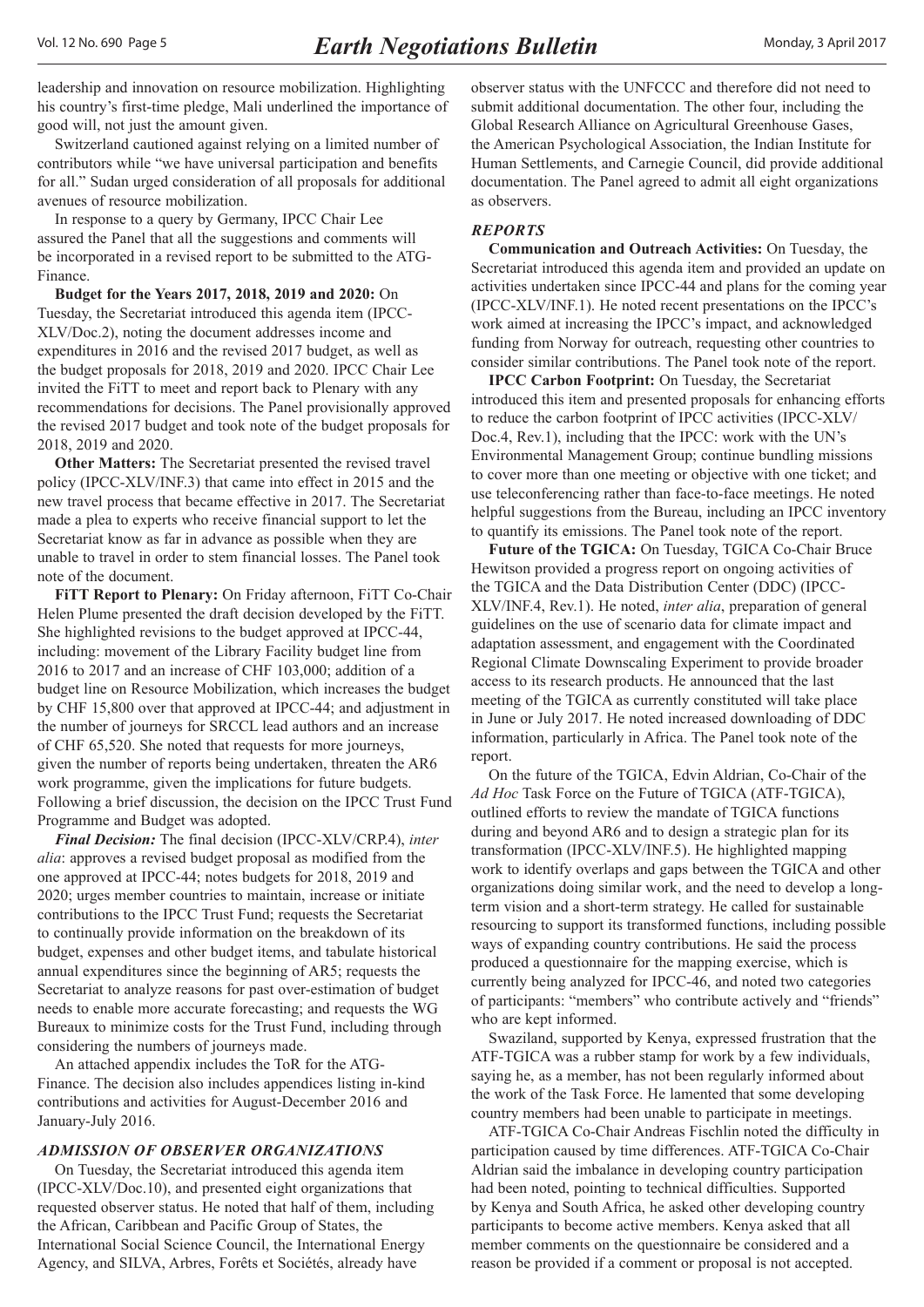<span id="page-5-0"></span>Zambia asked how the ATF-TGICA's outcome will be taken forward, whether information on teleconference participation can be shared, and how much weight will be given to the mapping. In response to South Africa, Co-Chair Fischlin explained that friends can participate in teleconferences but 52 participants in one teleconference presents technical difficulties. He said the Task Force's ToR only allow for teleconferencing but encouraged everyone to participate in the ATF-TGICA meeting that was taking place during IPCC-45. The Panel took note of the report.

**Strategic Planning Schedule:** On Wednesday morning, IPCC Deputy Secretary Kerstin Stendahl presented the revised Strategic Planning Schedule (IPCC-XLV/INF.8), which integrates comments provided at IPCC-44 regarding plenary agendas and intervals between plenary meetings, SROCC and SRCCL planning sessions, Lead Author meetings, overlapping meetings in 2021 and coherence with the global stocktake under the Paris Agreement. Germany, supported by Luxembourg and China, asked to extend the period between the SROCC and SRCCL approval sessions, scheduled to take place at IPCC-50 and IPCC-51, respectively, from two to three weeks. Noting there are three Lead Author meetings in October 2017, WGIII Co-Chair Jim Skea proposed moving the second SRCCL Lead Author meeting back by one week so that it is back to back with the third SR15 Lead Author meeting, given the geographic proximity of the two meetings. The US sought clarification on issues to be addressed during plenary meetings from 2019 to 2021. Norway requested that one of the 2019 IPCC plenaries address the outcomes of the second scoping meeting on the SYR.

On SR15, WGI Co-Chair Valérie Masson-Delmotte, supported by WGII Co-Chair Hans-Otto Pörtner, WGIII Co-Chair Skea, SR15 SSC Chair and IPCC Vice-Chair Thelma Krug, Denmark, Switzerland, Niger, and El Salvador, proposed a seven (instead of eight) week government review period to provide authors with six (instead of five) weeks to write the report. Brazil, supported by Saudi Arabia, Gabon, Maldives, India, Venezuela, Tanzania, Zambia and Malaysia, preferred eight weeks for government review given the need for developing country governments and those that require translation to languages other than English to better understand the report and its contents, in order to execute a thorough review. China, supported by New Zealand, France, Togo, Ireland, Norway, Colombia, Senegal and others, noted that giving both authors and governments adequate time requires striking a delicate balance, and flexibility is necessary. Norway and Colombia proposed setting exact dates to send draft reports to governments and/or providing intermediary drafts to governments.

On the AR6 scoping process, IPCC Chair Lee explained that outline documents emanating from the May 2017 AR6 scoping meeting will be approved during IPCC-46. He said the scoping meeting in May will be based on four materials: the Chair's vision paper; comments from government focal points and observer organizations that are received by 13 April 2017; scoping meeting guidelines; and responses received from governments regarding scientifically- and policy-relevant questions to be answered. He said that further details of the scoping meeting programme will be developed the first week of April 2017. Chair Lee also noted that a second SYR scoping meeting will convene in June 2019 and that IPCC-50 will approve the SYR outline.

A number of countries requested preparation of a revised Strategic Planning Schedule. Norway and Germany stated that a new Strategic Planning Schedule should be completed as soon as possible. Switzerland said the Schedule formed an acceptable basis for the Panel's work and that only slight adjustments should be made. Chair Lee proposed, and the Panel agreed, that the Secretariat take note of the discussion and integrate comments into a revised Schedule, including proposals from countries to host scoping meetings, to be made available prior to IPCC-46. The Panel took note of the document.

## *SIXTH ASSESSMENT REPORT PRODUCTS*

**Outline of the Special Report on Climate Change, Desertification, Land Degradation, Sustainable Land Management, Food Security, and GHG Fluxes in Terrestrial Ecosystems (SRCCL):** This item (IPCC-XLV/Doc.7 and IPCC-XLV/INF.7) was first taken up on Wednesday. Youba Sokona, SRCCL SSC Chair and IPCC Vice-Chair, reported on the scoping process, explaining that, following the IPCC-43 decision to prepare the SR, nominations for scoping meeting participants representing a broad range of expertise were finalized in November 2016. He noted that a stakeholder questionnaire was sent out to the focal points and relevant organizations, including the Intergovernmental Science-Policy Platform on Biodiversity and Ecosystem Services (IPBES), the UN Convention to Combat Desertification (UNCCD) and the Food and Agriculture Organization of the UN (FAO), the results of which were provided to participants ahead of the scoping meeting held in Ireland in February 2017. He said the outline emerging from that meeting was the result of a facilitated process, but that he himself was unable to attend the meeting due to his inability to secure a visa.

Andy Reisinger, SSC Vice-Chair and WG III Vice-Chair, said that a broad range of perspectives from stakeholder consultations was transmitted to the scoping meeting. He informed the Panel that a FAO-IPCC expert meeting on climate change, land use and food security was held as part of the stakeholder consultations.

On the SRCCL outline, Reisinger highlighted the proposed title, "Climate and Land: IPCC Special Report on Climate Change, Desertification, Land Degradation, Sustainable Land Management, Food Security, and GHG Fluxes in Terrestrial Ecosystems," noting it echoes the approach adopted by SR15 to have both a long and short title. He provided an overview of the outline's proposed chapters and the provisional timetable.

During the ensuing discussion, Saudi Arabia, supported by Venezuela, Zambia, Ecuador, Egypt, Madagascar, Mali, Cuba, South Africa, Tanzania and many others, lamented that the SRCCL SSC Chair had been unable to attend the scoping meeting due to his inability to obtain a visa. He noted that many developed countries' strict visa rules particularly affect developing country participants; called for a host country agreement to secure visas upfront for IPCC officers; and suggested that IPCC groups meet in countries with UN headquarters unless these conditions are met. Venezuela, with Ecuador, said, more generally, that the presence of developing country representatives at meetings must be guaranteed, with Madagascar and Tanzania adding that host countries must facilitate visas for developing country participants. Mali, supported by Cuba and Tanzania, added that difficulties hindering developing country participation affect the attention given to developing country concerns during meetings.

On the SR's **title**, delegates diverged on whether to have a long title, a short title or both, as with SR15. Venezuela, supported by Spain and others, favored a short "attention-grabbing" title, such as "Climate Change and Land." Norway, Dominican Republic, Ukraine, and Nicaragua agreed that the current report title is too long. Cuba, Madagascar, Tanzania, Saudi Arabia, Luxembourg and others supported the title as presented. Mali proposed adding "drought" to the long title. Chair Sokona, supported by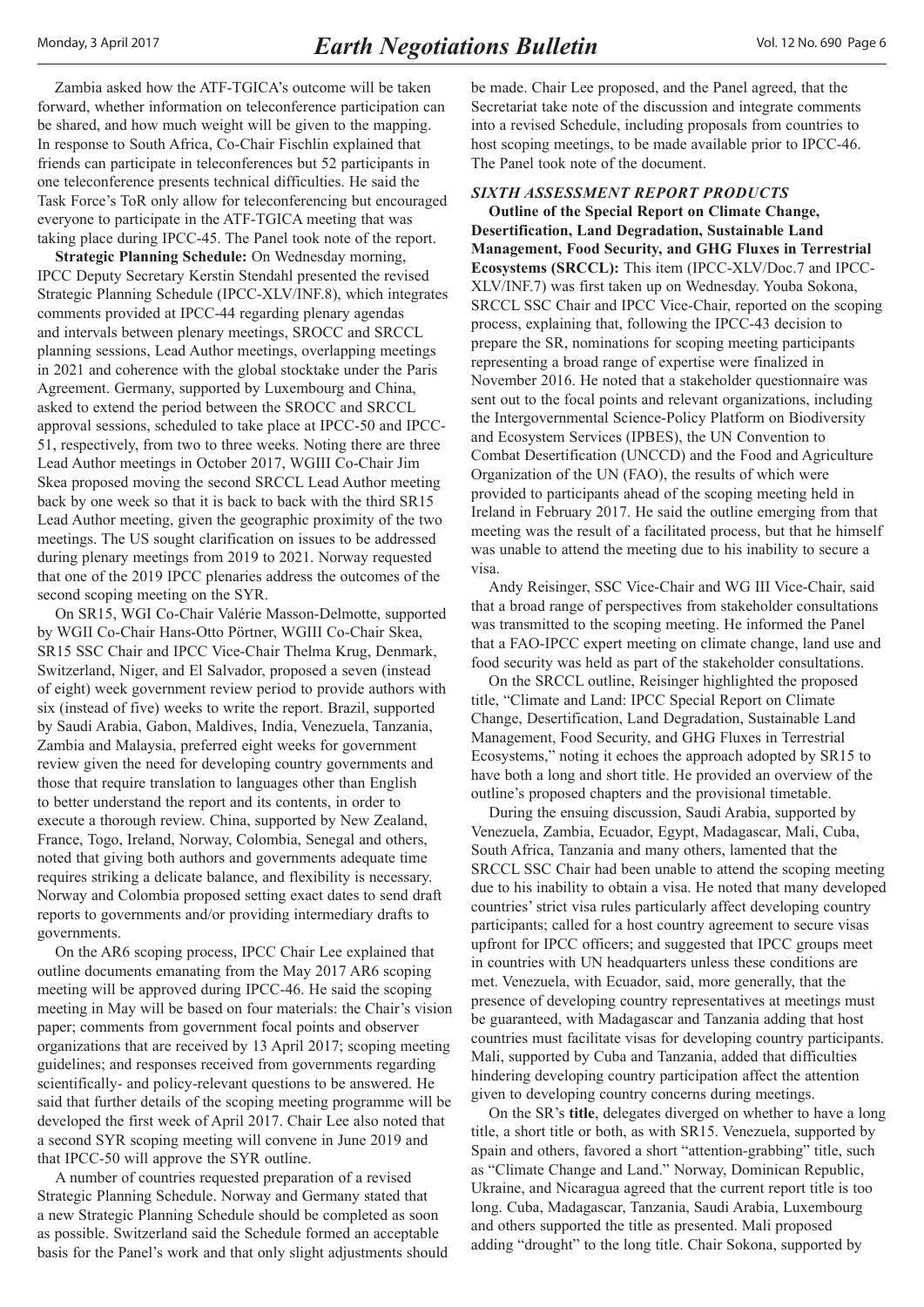Luxembourg, Germany, Turkey, and Hungary, noted the utility of both a full title and a shorter informal title.

Ecuador, supported by Belgium, Austria, Chile and Madagascar, called for a technical summary for SRCCL. Some called for it to be translated into all UN languages.

The Dominican Republic, supported by Switzerland, Turkey, Italy, Norway, Ukraine, Côte d'Ivoire and others, suggested that the **land degradation** chapter precede the **desertification** chapter, and that overlap between the two chapters be avoided. Côte d'Ivoire, Nicaragua and Mali called for including reference to drought in the chapter on desertification.

Poland, supported by Hungary, opined that GHG fluxes in terrestrial ecosystems are insufficiently reflected in the report and, with Belgium, India, the US, Norway, Dominican Republic, Ukraine, France, and Côte d'Ivoire, requested more attention to forests.

Switzerland, supported by the US, recommended: reference to "land" rather than "land as a finite resource" in the framing chapter; clearer and relevant regional coverage; explicit attention to the quality of soils; and consideration of how new forms of modeling may influence projections in SRCCL.

South Africa called for: contextualizing land degradation by including the human element; including woodlands and grasslands; and referencing land reform and land tenure.

Norway preferred that the chapters on **interlinkages** and on **emergent risks, decision making and sustainable development** focus on "climate risks" and "synergies and solutions," respectively. In the chapter on interlinkages, Brazil preferred replacing a bullet point on "competition for land" with "interaction of different types of land use." Brazil suggested that both chapters include case studies.

Germany called for addressing how the land sector can contribute to fulfilling the aims of the Paris Agreement. Belgium, Norway, the European Union (EU), and Luxembourg also called for an explicit reference to the Paris Agreement. Luxembourg proposed including a bullet point on how SRCCL relates to carbon sinks as referenced in the Paris Agreement. Nicaragua disagreed, stating that reference to the Paris Agreement would serve to undermine the IPCC's neutrality and that these reports ought to focus on "strengthening the science and technical aspects that are crucial for science-based policy making."

The Republic of Korea, with Turkey, called for referring to the land degradation neutrality target agreed under the UNCCD in 2015. India noted the SRCCL outline focuses on production landscapes and called for greater attention to natural ecosystems. France underscored the link between forests and carbon capture efforts. Cuba emphasized the need to reflect more explicitly the relationship between ecosystems and forests, and droughts and meteorological events. Luxembourg called for mentioning ecosystem services.

In the chapter on **land-climate interactions**, Japan suggested including approaches beyond surface modeling, to consider the interaction between land and air, and highlighting synergies and tradeoffs associated with mitigation possibilities arising from negative emissions.

Saint Lucia, supported by Trinidad and Tobago, Haiti, Cuba, and Dominica, called for inclusion of loss and damage. Saint Lucia, Trinidad and Tobago, US, Japan, France, and Nicaragua supported reference to food security. Nigeria called for referencing the link between extreme weather and conflict. Saint Lucia, supported by Nicaragua, pointed to linkages between the issues of loss and damage, freshwater availability, extreme

weather events and food security. Hungary, supported by the Dominican Republic and Trinidad and Tobago, favored including reference to the role of GHGs in land degradation.

WWF urged highlighting, *inter alia*: the loss of forests as well as conversion/degradation of other ecosystems; the importance of soil as a carbon store; solutions, particularly regionally-specific solutions; and habitats and ecosystems.

Belgium, supported by India, the US, Dominican Republic, France and the EU, suggested including reference to biodiversity; noted that IPBES is dealing with similar issues and cooperation could avoid overlap; and stressed that including reference to biodiversity is necessary for SRCCL to be comprehensive.

The US and Saudi Arabia emphasized the indicative nature of the outline, with Saudi Arabia cautioning against opening its structure. Germany asked the Panel to trust the experts to include all relevant ecosystems of importance.

The US stressed the need to include economic considerations, such as the role of technology and markets in addressing climate change, throughout the SR.

India and the US stressed the need to avoid repetition of concepts between the AR6 and the three SRs. The US expressed confidence that the Chair and Vice-Chairs would effectively guide this process to ensure "nothing is lost and nothing is repeated across the AR6 products."

The SSC then convened to refine the SRCCL outline based on comments made in plenary.

On Thursday morning, SSC Chair Sokona presented the revised SRCCL outline, noting the addition of reference to a technical summary of 20-30 pages, and inclusion of references to, among other things, limits to adaptation. He noted the inclusion of new references to, *inter alia*: other relevant IPCC reports and institutions, under framing and context, and terrestrial GHG fluxes "in natural and managed ecosystems (e.g. soils, forests and other land cover types)" under land-climate interactions. Under desertification, he noted the addition of reference to extremes such as drought, observed and projected impacts, which could include "the role of aerosols and dust" and specific impacts on ecosystem services and socio-ecological systems, and limits to adaptation. Regarding the chapter on land degradation, he noted additions on: linkages between degradation and extremes, including floods and droughts and erosion; land restoration; observed and projected impacts on ecosystem services and socioecological systems; and limits to adaptation.

On food security, he noted, *inter alia*, references to affordability, trade and markets, mitigation options associated with food supply and demand, and the influence of land-based mitigation options. On the interlinkages chapter, he noted specification of interlinkages between all the topics addressed in the report in the chapter's title, and reference to: the "economic and social dimensions" of response options, including "synergies/ trade-offs/side effects/co-benefits"; limits to adaptation; the role of forests, soils, and use of biomass in balancing anthropogenic sources and sinks; and case studies. On the chapter addressing risk, he mentioned additions on: "risk management" decision making in relation to sustainable development in the title; and risks arising from the interaction of climate change with development pressures, including conflicts and migration.

IPCC Chair Lee reiterated that any elements not addressed in SRCCL will be addressed in AR6.

In the ensuing discussion, Brazil, with South Africa, objected to mentioning forests without other land covers. Turkey, with Switzerland, Senegal, Belgium and the UK, opposed by Saudi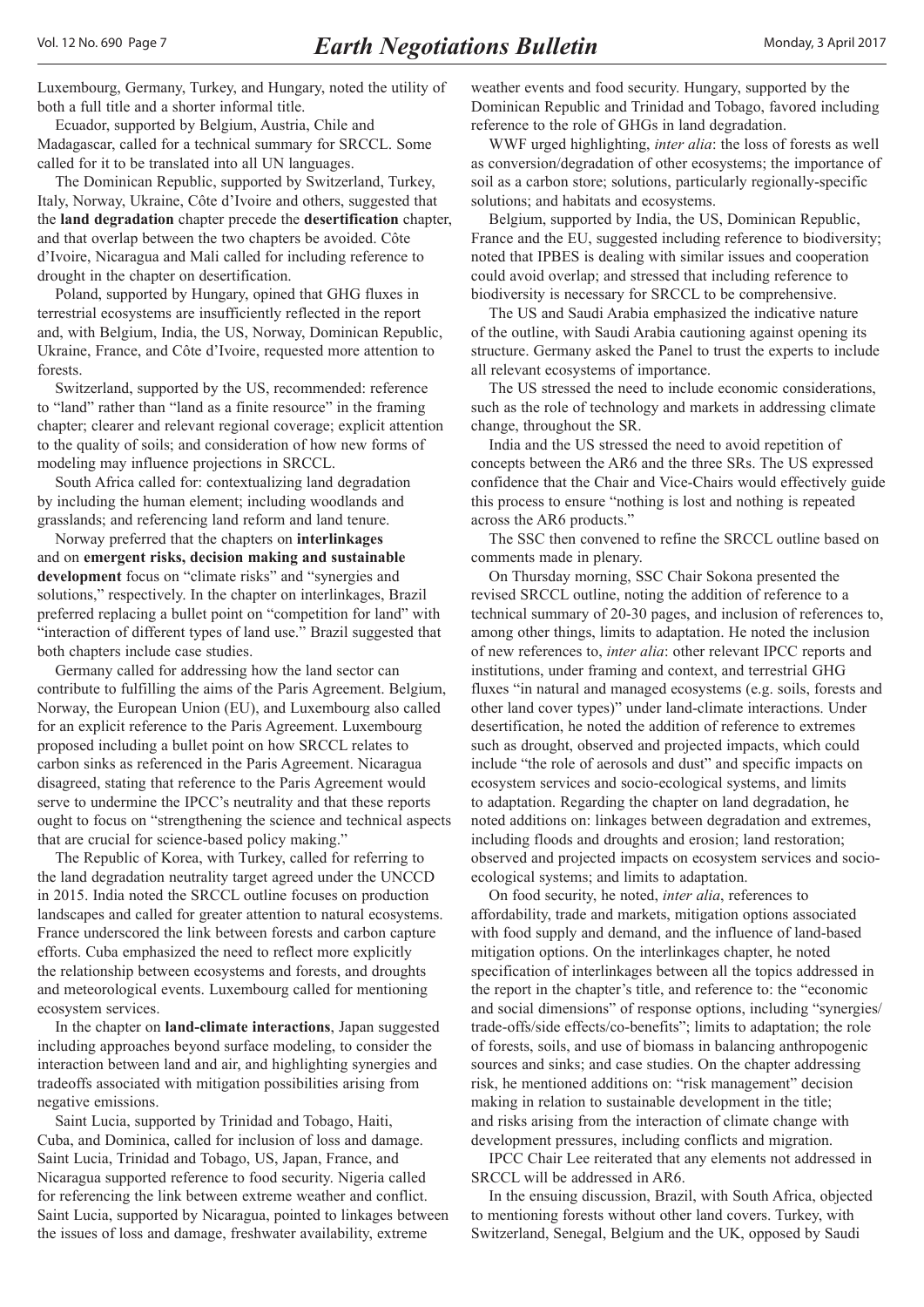Arabia, reiterated the call to place the chapter on land degradation before the chapter on desertification.

Regarding the chapter on food security, Mali, with Senegal, Guinea, Niger, Togo and Ghana, called for a bullet point on the impact of drought, and Colombia suggested mentioning the impact of land degradation on food security. Nicaragua, with Venezuela, called for reference to vulnerable communities.

Opposed by Saudi Arabia, the US asked for reference to market forces and technological changes in improving land uses and productivity.

Norway, Poland and Germany reiterated their request to include reference to the Paris Agreement. India, opposed by Nicaragua, welcomed the inclusion of reference to relevant intergovernmental institutions.

Many, including Saudi Arabia, Mexico, France, Morocco, Venezuela, Jordan, Germany, Ghana, Haiti, Argentina, Chile, South Africa, Norway, and the US, indicated readiness to accept the revised outline.

The EU cautioned against removing references to specific ecosystems, noting it would be difficult to attract authors with appropriate expertise. Japan highlighted the importance of discussing synergies, tradeoffs, side effects and co-benefits in relation to negative emissions and soils.

Saint Lucia, supported by Maldives, Federated States of Micronesia, Trinidad and Tobago, Jamaica, Haiti, Grenada, Bahamas, and others, stressed the need to include an explicit reference to loss and damage, noting the Warsaw International Mechanism for Loss and Damage associated with Climate Change Impacts adopted by UNFCCC COP 19. The US, New Zealand and the UK objected, stating that the term "loss and damage" is political, not scientific. Nicaragua emphasized the need to maintain neutrality by not getting involved in political discussions.

Trinidad and Tobago, supported by Ghana, said that limits to adaptation have already been exceeded in his region, noting that loss and damage is not a political question but one of survival. Switzerland proposed considering when limits to adaptation may be reached. Germany expressed an understanding that "extremes" and "limits to adaptation" includes loss and damage.

El Salvador and Ghana identified the need for a science-based term to describe "catastrophic realities" if "loss and damage" is deemed inadequate. China, with South Africa and Cuba, urged the SSC to find appropriate wording to address the concerns raised by Saint Lucia and others, and suggested adding the UNFCCC to the list of relevant institutions in the chapter on framing and context.

IPCC Chair Lee and SSC Chair Sokona reminded the Panel that the outline contains an indicative list of bullet points and that scientific literature on issues not included in the outline will be reviewed in the SR itself. Jim Skea, WGIII Co-Chair, suggested that, while the bullet points as drafted will enable accessing existing scientific literature on loss and damage, explicit reference to loss and damage could be included in the decision adopting the outline.

Saint Lucia observed while loss and damage will be included in AR6, that report is "many years away," and policymakers may be left without guidance in the interim.

WGII Co-Chair Roberto Sánchez-Rodríguez proposed adding the concept of vulnerability assessment.

WGI Vice-Chair Edvin Aldrian observed that the SR15 outline contains no reference to loss and damage.

SSC Vice-Chair Andy Reisinger proposed including a bullet point under framing and context on "key concepts and definitions, including the relationship of loss and damage to observed

impacts, limits to adaptation and residual impacts." The Bahamas and Maldives supported this revision, while the US and UK opposed it.

Saudi Arabia, supported by France, Haiti, Niger, the US and others, proposed that the outline be adopted as revised by the SSC and that any additional concerns be reflected in the report of the session.

On Friday morning, the Bahamas, supported by Belgium, Norway, Maldives, the UK, Cuba, Saint Lucia, France, Grenada, Trinidad and Tobago, and Cook Islands, proposed text identical to that which was just agreed for the SROCC on "including vulnerability assessments, adaptation limits and residual risks" under key concepts and definitions in the SRCCL framing and context chapter.

IPCC Vice-Chair Sokona then presented the draft decision as revised after Thursday's discussion, and the decision and outline were adopted.

Ireland expressed regret for the problems incurred regarding visas to attend the SRCCL scoping meeting. He said this was the first of four IPCC-related meetings it has hosted in which such visa problems were experienced, but said that difficulties had been largely overcome through the use of technology. He stated that Ireland is reviewing its procedures.

Chair Lee thanked Ireland for its support for IPCC activities over the past 10 years, including the SRCCL scoping meeting.

*Final Decision:* In the decision (IPCC-XLV/CRP.3), the IPCC decides: to agree to the outline of the SR on "Climate Change and Land: An IPCC special report on climate change, desertification, land degradation, sustainable land management, food security, and greenhouse gas fluxes in terrestrial ecosystems"; that the SR assess literature relevant to all these subjects, especially since AR5, consistent with IPCC guidance; and that the text resulting from the scoping process and comments by the plenary be considered by authors as indicative.

The decision also provides a timetable for producing the SR, with approval and acceptance planned for September 2019, and refers to the IPCC-45 decision on the IPCC Trust Fund Programme and Budget (IPCC-XLV/CRP.4) regarding the budget for this activity.

SRCCL will total approximately 330 pages. The outline is attached as an annex, and specifies that the SR will contain a SPM of approximately 10 pages and a technical summary of 20-30 pages, consisting of chapter executive summaries with figures. The outline also details seven chapters: framing and context (15 pages); land-climate interactions (50 pages); desertification (35-40 pages); land degradation (40 pages); food security (50 pages); interlinkages between desertification, land degradation, food security and GHG fluxes: synergies, trade-offs and integrative response options (40 pages); and risk management and decision making in relation to sustainable development (40 pages). SRCCL will also include boxes, case studies and frequently asked questions (up to 20 pages).

**Outline of the Special Report on Climate Change, Oceans and the Cryosphere (SROCC):** This item (IPCC-XLV/Doc.6 and IPCC-XLV/INF.6) was first taken up on Wednesday. Ko Barrett, SSC Chair and IPCC Vice-Chair, presented this agenda item, stating that a scoping meeting convened in Monaco in December 2016 to produce a draft outline of the SROCC. She said a dynamic, iterative and inclusive process had produced consensus on the outline and title, which the Bureau approved and forwarded to IPCC-45.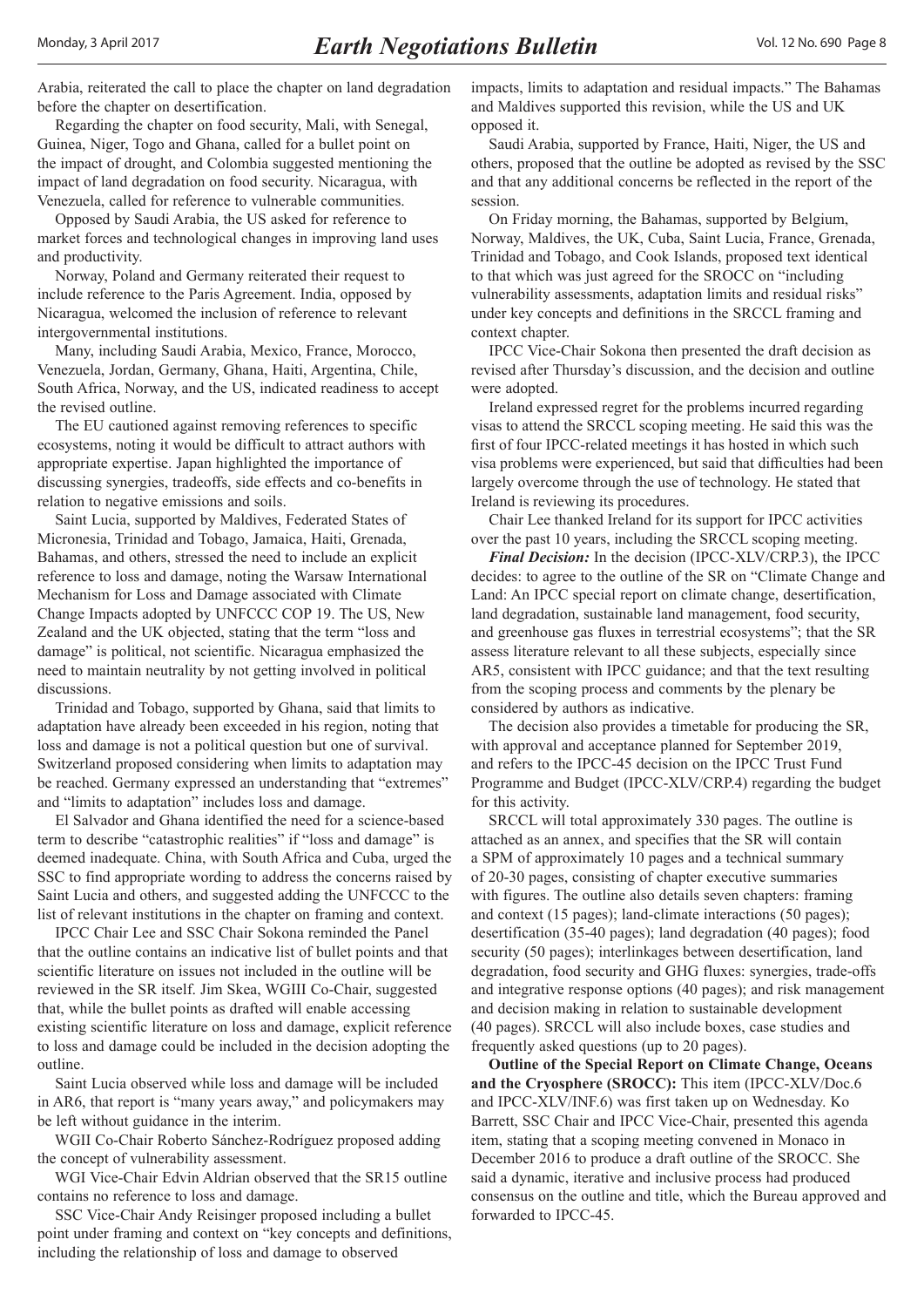On Wednesday afternoon and Thursday morning, delegates provided initial comments on the SROCC and the proposed outline. India lamented low developing country representation in author nominations. Venezuela requested that the report consider how climate change will impact national sovereignty. Kenya, Belgium and Norway suggested strengthening the policy relevance of the outline and clustering policy options together in one chapter or box. Dominica, supported by Egypt, requested that the report address best practices to facilitate decision making.

Canada asked how ocean acidification will be treated throughout SROCC and suggested adding reference to coastal erosion and changing ice. The Republic of Korea, with Saint Lucia, stressed coastal fisheries, saying that SROCC must provide information on sustainable fisheries management and on natural and social impacts of Arctic warming on mid-latitudes.

Australia, supported by France, Madagascar, Maldives, Saudi Arabia, Bahamas, Trinidad and Tobago, Kenya, Philippines, Belgium, Grenada, Indonesia, Egypt and others, called for inclusion of coral reefs and the climate impacts affecting them.

Ecuador proposed that the chapter on **high mountain areas** include consideration of the Andes and the Amazon and their influence on the global climate and vulnerable populations. India urged that the chapter refer to Himalayan ecosystems and glaciers. Belgium, opposed by China, recommended changing the chapter title to "high mountain areas and the cryosphere."

In the chapter addressing **polar regions**, China requested that the most recent literature on mountain glacier retreat, associated risks and adaptation options be adequately reflected. Pakistan called for consideration of the "third pole" or Hindu Kush-Himalayan region, which, he noted, contains more snow and ice than anywhere else outside the polar regions. The UK requested clarification on whether the chapter will consider all climate feedbacks, such as changing albedo. Japan recommended including new knowledge from ocean-atmospheric circulation models, and reference to ocean heat content. WWF called for considering, *inter alia*, loss and creation of habitats, changes in krill and its impacts on the oceanic food chain, and glacial retreat in the Antarctic.

Regarding the chapter on **sea level rise and implications for coasts and communities**, Maldives, supported by Saint Lucia, Jamaica, Suriname, Federated States of Micronesia, Grenada and Indonesia, proposed including reference to small island states in the chapter title. Japan stated that the title should remain general enough to accommodate all countries with coastal areas that will be affected by sea level rise and suggested addressing the concerns of small island states within the chapter. Belgium supported considering issues facing low-lying areas more generally. China, India and Dominica urged consideration of the impacts of rising sea levels on the development of, and populations living in, densely populated coastal areas. Dominica, supported by Egypt, requested that the chapter address adaptation options, lessons learned, and best practices to facilitate decision making. India requested consideration of plastic in the oceans, biodiversity and adaptation options, and suggested that open oceans be treated separately from coastal areas. WWF supported consideration of ocean-cryosphere climate feedbacks.

Norway emphasized the importance of: identifying social scientists to address the social, cultural, political, institutional and economic aspects of the phenomena discussed in the SROCC; addressing how changes in the polar regions affect other regions; enhancing treatment of governance and management practices; the role of the cryosphere and oceans for implementing the Paris Agreement; and including text on pathways for enhancing

resilience. Belgium and the Philippines urged greater emphasis on multidisciplinary perspectives and socio-economic aspects, suggesting a chapter on adaptation to unavoidable climate impacts.

Saudi Arabia suggested including geoengineering options like carbon capture under the seabed and ocean fertilization. The US, the UK, Spain and others suggested that geoengineering be included in AR6 rather than in the SRs. WGI Co-Chair Masson-Delmotte responded that geoengineering will be a topic for all three WGs in AR6. Saint Lucia suggested referring to "naturebased solutions" instead of "blue carbon." Chile and Saudi Arabia stressed the importance of addressing blue carbon to outline the possibilities for carbon capture and conservation strategies, while Dominica, Jamaica, Germany and Luxembourg said that the SROCC is not the place to consider blue carbon.

The Bahamas, Trinidad and Tobago, and Dominica requested addressing the issue of resettlement due to tropical cyclones and other climate impacts. Saint Lucia, supported by Dominica, Philippines, Egypt, Jamaica, Bahamas, and Trinidad and Tobago, requested that loss and damage be addressed in the SROCC. Egypt sought the addition of ways to quantify loss and damage. Dominica added that the Paris Agreement's preclusion of compensation and liability was a "loss" for small island developing states and requested that the Panel take note of that in the SROCC draft in some fashion. The US asked that, if loss and damage was included, the IPCC acknowledge its climatic and non-climatic drivers.

Switzerland, Venezuela and the US urged coordination with other UN processes and organizations to avoid repetition in the treatment of such issues as indigenous and community knowledge or ocean-cryosphere-climate interactions.

Switzerland and Kenya called for consistent and robust treatment of concepts, such as adaptation, resilience, risks and impacts. Luxembourg, the UK and Switzerland urged consideration of interlinkages and areas of overlap.

Austria cited the need for a technical summary. Belgium, Spain and Venezuela requested that it be translated into all UN languages. Belgium suggested that it be 30 pages in length and the SPM 10 pages. Indonesia suggested that the SROCC be limited to 250 pages.

The SSC was then requested to produce a revised outline based on comments made in plenary.

On Friday morning, SSC Chair Barrett presented the revised outline for consideration by delegates. She noted a number of changes, including reference to: a 20-page technical summary; Antarctic glaciers; ocean heat content; ecosystem services; "low lying islands" in the chapter title on sea level rise; coastal flooding, displacement and resettlement; adaptation measures, pathways and limits; coral reefs; "blue carbon" as a subset of nature-based solutions; and storm surge as it relates to sea level rise.

Pakistan, supported by India and China, reiterated its call to include explicit reference to the "third pole" region. France, supported by Lebanon, Spain and Italy, reiterated its call to include a case study on the Mediterranean; Tanzania, supported by Zambia, proposed reinserting reference to "tropical regions"; and Ecuador asked for mention of the Andes. Colombia and El Salvador also requested reference to their regional concerns. Argentina, supported by Germany and Brazil, opposed specific regional considerations, citing the report's length.

Saudi Arabia, supported by Egypt, lamented that their proposal to include geoengineering was not reflected in the revised outline and that blue carbon was not more prominently reflected, and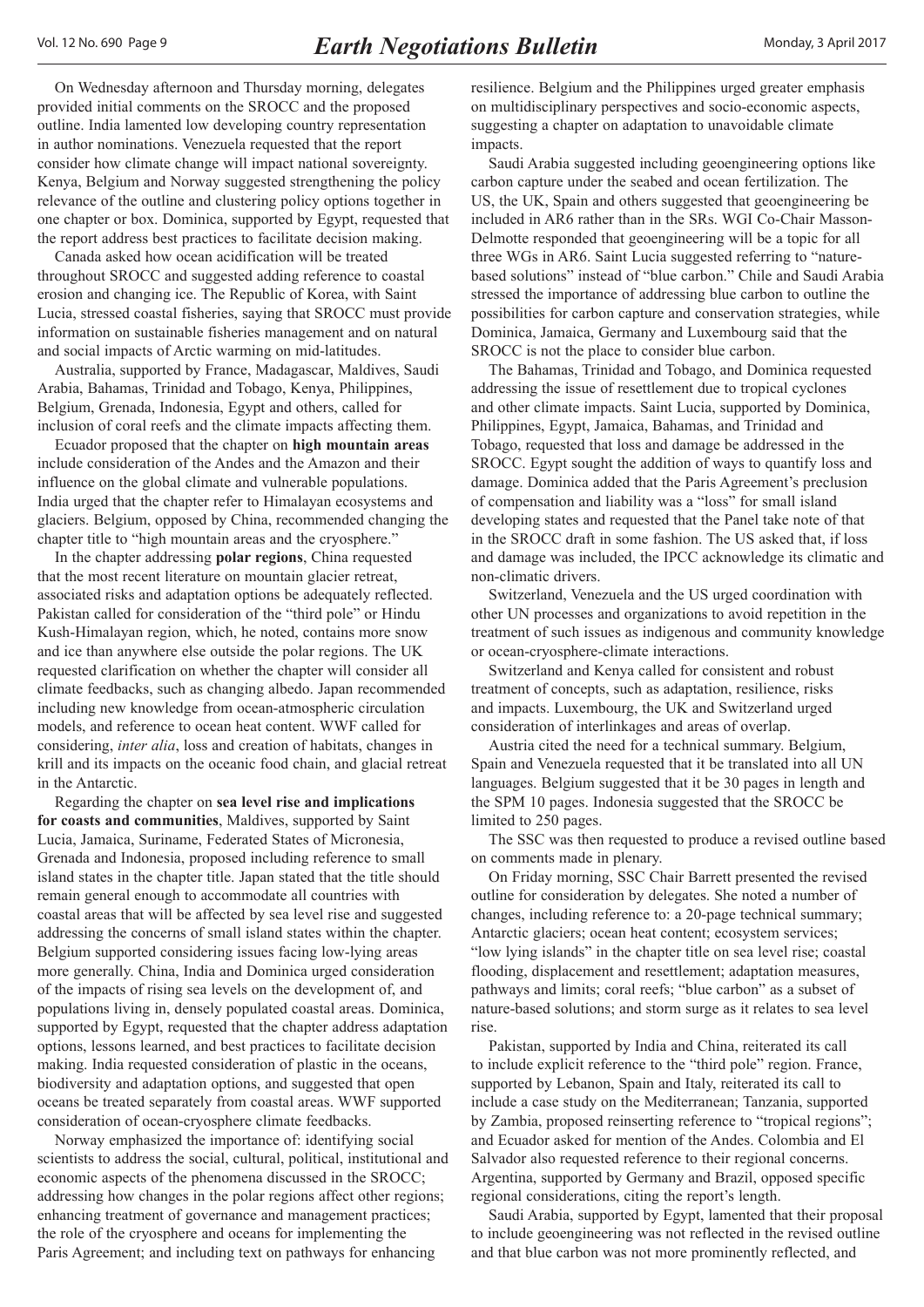<span id="page-9-0"></span>requested considering the interaction between dust and oceans as well as explicit reference to the UNFCCC. France, supported by Spain, favored considering geoengineering in AR6, not in the SRs. ETC Group, supported by Germany, opposed reference to geoengineering in both AR6 and the SRs.

The Federated States of Micronesia, opposed by the Philippines, preferred "low lying islands" to "small island developing states" in the chapter title on sea level rise.

Norway, supported by Belgium, the EU and Nicaragua, reiterated its request that the draft report enhance its consideration of governance and solutions.

The Bahamas, supported by Maldives, Trinidad and Tobago, Grenada, Cuba, Belize, Ecuador, Germany, Mexico, New Zealand, Jamaica, and Dominica, proposed including the phrase "vulnerability assessments, adaptation limits and residual risks" in the chapter detailing the framing and context of the report, as an alternative to referencing loss and damage. The Bahamas suggested that this phrase also be included in the SRCCL outline, which was supported by many others.

The SSC then reconvened to further revise the outline based on these comments. Reporting back to plenary, SSC Chair Barrett presented the further revised outline for consideration. Addressing the concern raised by India regarding developing country participation, she stated that the situation has greatly improved, pointing out that, while only 29% of author nominations came from developing countries, 48% of the chosen authors are from developing countries. She noted changes to the outline, including insertion of the proposal presented by the Bahamas on "vulnerability assessment, adaptation limits and residual risks"; reference to policy options and guidance, the UNFCCC, the "Andes, Himalayas and East Africa" and dust inputs; mention of "relevant ocean regions" to enable regional case study considerations; and reworked language on blue carbon. She clarified that geoengineering is not included since it will be addressed in AR6.

Responding to a request by Senegal, SSC Chair Barrett proposed mentioning Africa more generally rather than East Africa specifically. She pointed out that the language on case studies gives authors ample guidance to decide which to include based on available literature. The US requested altering dates listed in the timetable to reflect the six weeks required for author nominations. With these amendments, the Panel agreed to the outline and adopted the decision.

*Final Decision:* In its decision (IPCC-XLV/CRP.2), the Panel agrees to this outline of the SR, titled "IPCC Special Report on the Ocean and Cryosphere in a Changing Climate," which is contained in an annex to the decision. The Panel decides that the bulleted text in the outline is to be considered indicative by the authors, and that the authors elaborate on the relevant scientific literature on the oceans and the cryosphere, especially literature available since AR5, consistent with IPCC guidance. The decision also mentions that scientific gaps will be explicitly identified.

The SR will total approximately 280 pages. The outline will contain a SPM (10 pages) and a technical summary (20 pages), as well as six chapters: framing and context (15 pages); high mountain areas (30 pages); polar regions (50 pages); sea level rise and implications for low lying islands, coasts and communities (50 pages); changing ocean, marine ecosystems and dependent communities (65 pages); and extremes, abrupt changes and managing risks (20 pages). Also included are case studies, frequently asked questions and boxes (20 pages) to be included throughout the chapters. The approval of the SR is planned for IPCC-50 in September 2019.

#### *IPCC SCHOLARSHIP PROGRAMME*

On Thursday afternoon, Science Board Chair Ko Barrett introduced this agenda item (IPCC-XLV/Doc.9), noting that the Science Board reported on the IPCC Scholarship Programme's progress at IPCC-44. She explained that challenges and options were presented to IPCC-44, but consensus was not reached. She said three improvement options were presented at the Bureau meeting, with the Bureau indicating a clear preference for identifying institutions with whom to develop a partnership for use of scholarship funds.

Germany, with Switzerland, requested additional information on the status of documentation, including a list of activities, financial issues and status of the programme's Ph.D. students. Belgium and Germany stated that the Programme presents a financial strain on the Secretariat and should "not compromise core IPCC work."

Monaco, Swaziland, Ghana, Mali and Kenya stressed the importance of the Programme for building capacity in developing countries. Monaco, supported by Kenya, suggested that the duration of financial support for Ph.D. students be extended.

Suggestions from the floor included: using the Programme to support larger IPCC fundraising efforts (Belgium); reporting to the Secretariat on student performance (Nigeria); and piggybacking fundraising efforts onto the newly established ATG-Finance, noting that potential funders may be more interested in funding the Programme than core IPCC efforts (Germany).

The Panel decided to take note of all suggestions and requested that the Science Board and the Secretariat continue pursuing options for improving the Programme's long-term sustainability.

#### *ANY OTHER BUSINESS*

This agenda item was discussed on Thursday afternoon and Friday morning.

TFI Co-Chair Kiyoto Tanabe reported on **ongoing TFI work** regarding: the methodology report on the 2019 Refinement of the 2006 IPCC Guidelines on National GHG Inventories, including selection of authors and editors, and related and ongoing assessment of any conflicts of interest; a recent TFI Editorial Board meeting on the Emissions Factor Database in Bali, Indonesia, in December 2016; and improvement of IPCC inventory software, including an expert meeting to collect user feedback in Kitakyushu, Japan, in March 2017. Germany asked that progress reports on the methodology report be put on the agenda of future IPCC sessions. Togo, with Mali and Guinea, asked for additional training on technology and methodology at the subregional level in order to achieve good estimates rather than "default" emissions estimates for countries lacking capacity. Mali requested information on who attended the Bali meeting and on how to improve attendance. Co-Chair Tanabe took note of the comments.

France then asked for information on **aligning AR6 and the UNFCCC's global stocktake** in 2018. She said the stocktake will "radically change" the way the IPCC works, affecting several IPCC cycles and adding to an already heavy workload for the Bureau and the Secretariat. The Secretariat said it is preparing the issue for consideration at IPCC-46. She noted that AR6 is already making required changes for alignment with the 2018 stocktake, and that SR15 will be published before emissions targets are revised in 2018, with AR6 finalized prior to the 2023 stocktake.

The UK asked for an update on the **IPCC library facility**. The Secretariat reported agreement between the organizations involved on how to meet the needs of authors, most urgently for SR15. She said a brief on this and a manual for users are currently being finalized, and looking forward to continuing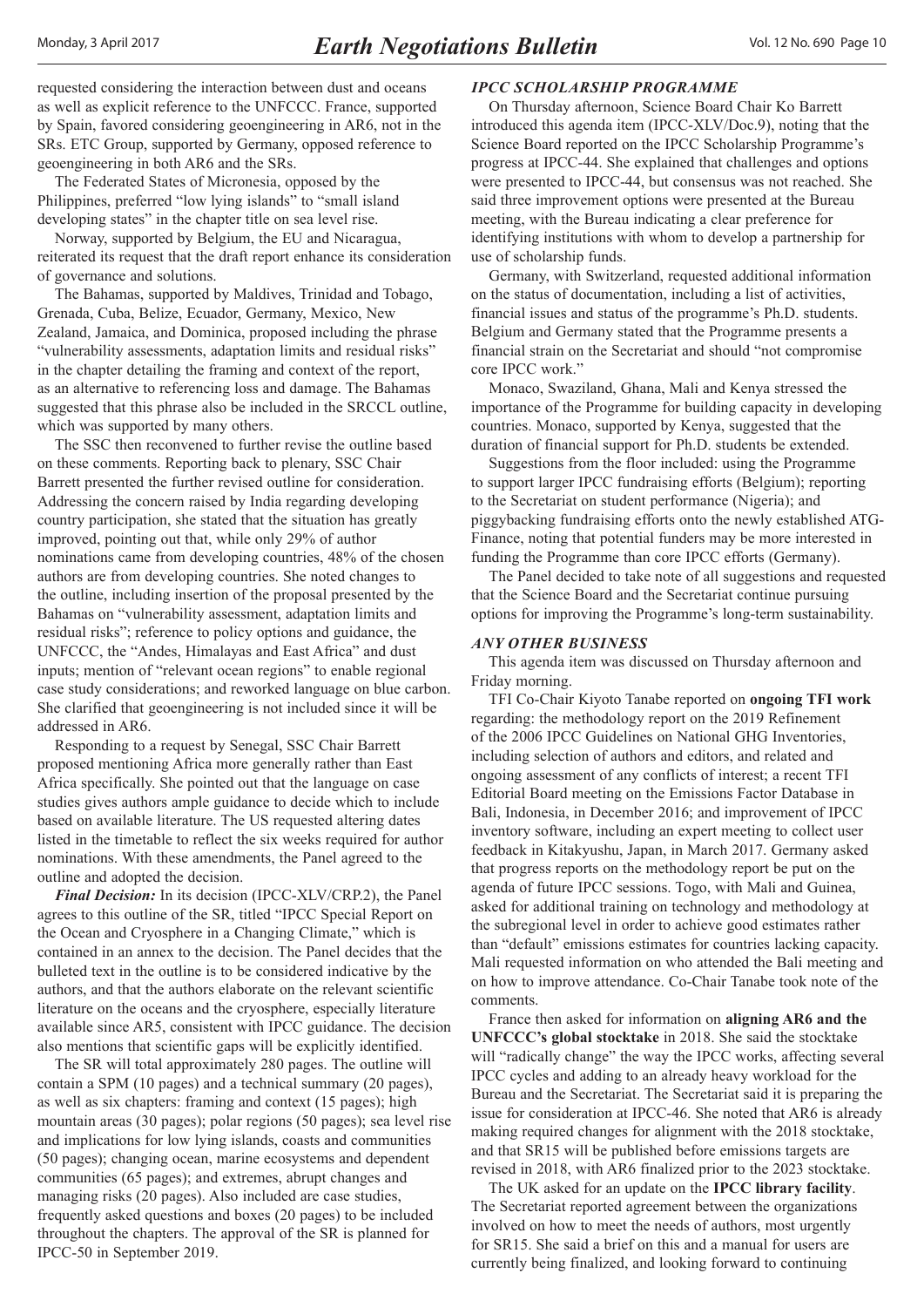<span id="page-10-0"></span>collaboration. Switzerland suggested that private entities could provide free access to commercial publications as a "partnership," for which they could claim credit for enhancing the common good with no negative implications for the IPCC's neutrality.

On **matters related to the UNFCCC**, Norway requested that this issue be included on the IPCC-46 agenda and that the UNFCCC Secretariat update the Panel on activities relevant to the IPCC. The UNFCCC Secretariat presented an update on COP 22 held in Morocco in November 2016 and issues relevant for the Panel's work. He noted, *inter alia*: the recommendation of the UNFCCC Subsidiary Body for Scientific and Technological Advice (SBSTA) on how IPCC reports can be considered in the global stocktake; a recommendation that the SBSTA-IPCC Joint WG be strengthened in the context of the global stocktake; that IPCC participation is welcome in the upcoming meeting of the research dialogue and an expert meeting on emissions scenarios; and that COP 24 in 2018 was postponed until December, which gives the IPCC more time to finalize SR15.

The Netherlands, Luxembourg, Germany and others supported Norway's proposal that matters related to the UNFCCC be included on the IPCC-46 agenda. Saudi Arabia, Mali, Brazil and others requested that no agenda item be approved until it has been sent to all focal points. The Secretariat assured delegates that the proposed agenda will be sent out well in advance of IPCC-46.

Mexico presented a draft proposal, developed with Chile and Kenya, after informal consultations with 25 other country representatives, asking the ExComm to develop options for continuing IPCC discussions on **short-lived climate forcers (SLCFs)**, particularly black carbon, such as an expert meeting to produce recommendations for IPCC-47. Many countries expressed support for this. Canada offered to organize a parallel event on the issue during IPCC-46.

TFI Co-Chair Tanabe noted that SLCFs are already covered in the IPCC Inventory Guidelines although black carbon is not; said the TFI's mandate is flexible but that new TFI work on this is not feasible given time constraints; recommended including air quality in this work; said the ExComn should plan this work carefully; and noted potential impacts on the Strategic Planning Schedule.

Switzerland suggested that the IPCC inform the UNFCCC and the Climate and Clean Air Coalition of any work undertaken on SLCFs, and that the TFI study the feasibility of such work and consider how to take advantage of existing methodologies, such as those used in Europe.

China asked WGI to clarify the science for addressing black carbon; noted that it is not part of the climate negotiations and will require political will to address; and asked if the TFI had time to work on this prior to IPCC-47.

On Friday morning, Mexico explained in more detail that the primary objective of the proposal was to obtain technical advice from the IPCC on methodologies for countries to use in their national inventories, if desired.

Saudi Arabia and others generally supported the proposal and, with Chile, asked that it be formally considered at IPCC-46. Germany, with Belgium, requested that WGI and the TFI provide information on SLCFs for IPCC-46, and Norway, with the US, recommended ExComm consideration of how to address this issue. Belgium called for a proposal for an expert panel or workshop to be considered at IPCC-46.

WGI Co-Chair Masson-Delmotte noted that the Chair's vision paper for AR6 covers air quality, which encompasses SLCFs, and that the AR6 scoping meeting in May 2017 and further WG deliberations could further discuss the issue. She recommended

that an expert meeting on SLCFs should be considered when deciding on topics for expert meetings.

IPCC Chair Lee said the proposal and ensuing discussion would be recorded in the report of IPCC-45 and that the ExComm would address the issue and report back to IPCC-46.

On Friday afternoon, the Secretariat reported back on the results of a survey distributed to delegates to gather feedback on the **pre-plenary briefing** held on Monday afternoon. Approximately 80% of respondents indicated they thought the briefing: was well developed; offered adequate presentations and time for their consideration; and would help developing countries better participate in IPCC activities. A large majority felt that the pre-plenary briefings should continue in the future.

#### *PLACE AND DATE FOR IPCC-46*

IPCC Secretary Abdalah Mokssit noted Canada's offer to host IPCC-46. Canada said it was honored to host the meeting the week of 3 September 2017. Thanking Canada for its offer to host the meeting, Saudi Arabia, supported by Morocco, Maldives, Senegal, Mali, and Guinea, noted that the proposed dates of the meeting conflict with the Eid al-Adha holiday, and asked that consideration be given to changing the dates of the meeting. The Republic of Congo expressed hope that securing visas for Canada would not be a problem and asked that the dates be changed since it overlaps with the UNCCD COP. IPCC Chair Lee said that these concerns will be considered.

#### *CLOSING OF THE SESSION*

IPCC Chair Lee welcomed Kerstin Stendahl as the new IPCC Deputy Secretary. He thanked Mexico for its generous hospitality, and said the meeting resulted in a clear pathway to reach financial stability and address resource mobilization. He commended delegates for agreeing on strong SR outlines, and noted that Lead Authors could now be recruited for the reports. He thanked delegates, Bureau members, the interpreters and the Secretariat, and gaveled the meeting to a close at 5:07 pm.

#### **A BRIEF ANALYSIS OF IPCC-45**

*There is air and the sun, there are clouds. Up there, a blue sky, and beyond perhaps there are songs; perhaps the best voices…. There is hope, in short. There is hope for us, against all our regret. (Juan Rulfo, "Pedro Páramo," (as quoted by IPCC Chair Hoesung Lee in the opening plenary)*

#### *THE SUN AND THE CLOUDS*

The IPCC convened for its 45th session in Guadalajara, Mexico, at an auspicious time: this was the first IPCC meeting since the entry into force of the Paris Agreement on climate change nearly six months ago, which, as UNFCCC Executive Secretary Patricia Espinosa noted in her opening address, marked the beginning of "the era of implementation to restore climate neutrality and limit temperature rise to near 1.5°C." It was also the Panel's second meeting to focus on its Sixth Assessment Report cycle products agreed in Nairobi, Kenya, in April 2016. With the outline of the Special Report on Global Warming of 1.5°C adopted in October 2016 in Bangkok, Thailand, IPCC-45 focused on the outlines for the special reports on: climate change, desertification, land degradation, sustainable land management, food security and GHG fluxes in terrestrial ecosystems (SRCCL); and oceans and the cryosphere in a changing climate (SROCC).

While it is generally agreed that science is necessary for evidence-based decision making that could enable implementation of the Paris Agreement and help the international community realize the Sustainable Development Goals (SDGs), dark clouds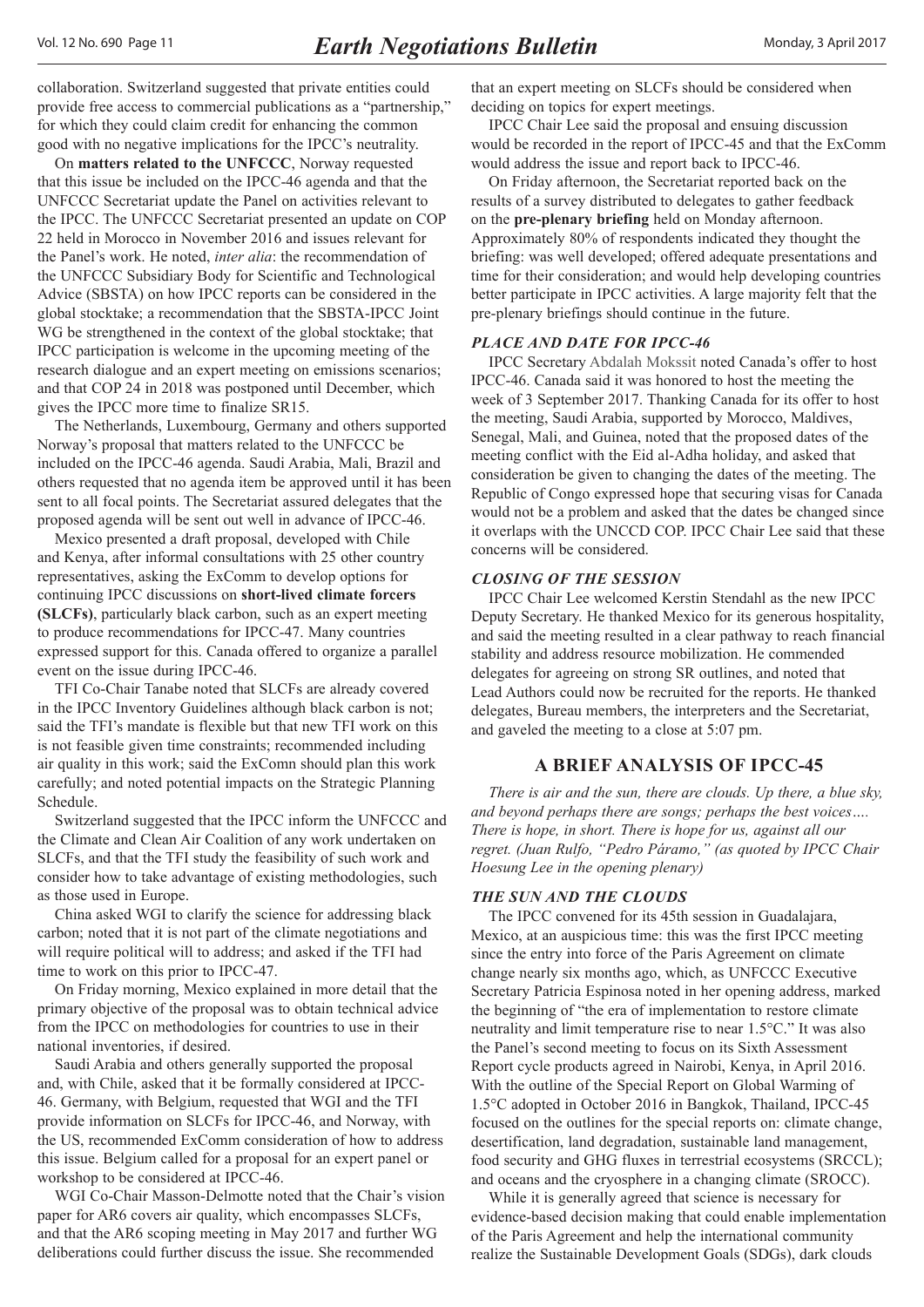were on the horizon. There is overwhelming evidence that 2016 was the warmest on record, and on 28 March 2017, as IPCC-45 was beginning its work, US President Donald Trump signed an Executive Order, making it clear that climate action would be taking a backseat to energy policies favoring fossil fuels. Even though it may take years and many court battles to dismantle the Clean Power Plan―former President Barack Obama's policy seeking to reduce US power sector emissions and increase renewable energy production―the Executive Order sends a daunting message. The Trump Administration's assault on climate change was recognized by the Governor of Jalisco, Jorge Aristóteles Sandoval Díaz, who, in his opening speech, called out the US President for taking a "backwards step" in rolling back actions on climate change and described denial of the "reality of climate change" as amounting to "stupidity." Whatever it may be, US climate policy has very real implications for the IPCC's work, including how it affects annual budget contributions and, thus, budgetary priorities.

This brief analysis examines the decisions taken by IPCC-45 on the SR outlines and resource mobilization under the specter of uncertainty and addresses the Panel's ability to adapt to the challenges ahead.

#### *SONGS, PERHAPS THE BEST VOICES*

In accordance with its mandate from Nairobi, IPCC-45 considered, and ultimately agreed to, the outlines of the two SRs. In response to Saudi Arabia's request, the Panel took up the SRCCL outline before the SROCC, reversing the order for the outlines' consideration reflected in the provisional agenda. Some speculated that this move might result in inadequate time being allotted to the considerations of the SROCC outline; however, the Panel's consideration of the two outlines appeared balanced― something several delegations sought to ensure. Technical summaries were added to both outlines, as well as references to linkages to relevant institutions and policy contexts. For example, the SRCCL outline recognizes the complementarity of efforts by the IPCC and other relevant institutions, including IPBES, the UNCCD and the FAO, while linkages with the Paris Agreement, the SDGs and the Sendai Framework on Disaster Risk Reduction feature in the SROCC outline.

Another addition made to both outlines in parallel was a reference to "vulnerability assessments, adaptation limits and residual risks," which aimed to accommodate concerns raised by Saint Lucia and other small island developing states (SIDS) over the need to address loss and damage. They argued that addressing loss and damage is a "matter of survival," and that the concept is not covered by "limits to adaptation." The carefully crafted wording was the result of a compromise struck between the SIDS and several developed countries, who initially opposed any reference to "loss and damage," contending that the term is political, not scientific. While the new formulation is not politically loaded, some questioned the addition of "residual risks," arguing that a determination of the residual character of risks needs to be science-based.

With the SRs slated for adoption in September 2019, the Panel's agreement on the outlines marked the beginning of a rigorous production process, beginning with a call for nominations for Coordinating Lead Authors, Lead Authors and review editors due in April 2017. Once the two author teams have been selected, they will meet several times over the course of the next three years to work on their respective SRs. Prior to being accepted and approved by the Panel, the SRs, along with their accompanying summaries for policymakers, will be subjected to several rounds of expert and government review. Now that

the Panel has agreed to robust outlines that combine scientific expertise and policymakers' requirements, the authors, once chosen, will have a solid basis to work from.

#### *MORE CLOUDS?*

Another major issue requiring the Panel's immediate attention was the IPCC Trust Fund Programme and Budget. It is no secret that contributions to the IPCC have been steadily declining since 2008 in amount as well as in the number of funders. For years, the US has been the main supporter of the Panel, contributing over CHF 43 million to the IPCC's budget since its inception. In fact, the US is one of only 23 donor countries to make a contribution to the IPCC in 2016, which, at nearly CHF 2 million, is the largest national contribution and is six times greater than the second highest one. However, the uncertainty about how far the Trump Administration is prepared to go in eliminating or cutting back funding for international climate processes was a hovering cloud, albeit unspoken, as the Panel discussed funding and its resource mobilization strategy.

In an effort to broaden its funding base and secure additional funding, the Panel prepared a resource mobilization strategy, which proposes exploring the possibility of establishing partnerships with UN agencies, funds and programmes, international financial institutions such as the World Bank, regional development banks, regional economic and political unions, civil society and philanthropic foundations, as well as the for-profit business sector. While the need for new donors is undeniable, a number of European countries expressed concern over compromising the Panel's independence, impartiality and integrity by accepting funding from anyone other than governments. Similar concerns were raised over earmarked funds. A number of developing countries saw no contradiction in accepting funds from a diverse pool of donors, maintaining that "the door should be wide open to all who want to do good."

Various other ideas for raising funds were floated around, including crowdfunding and following the example of the Green Climate Fund in turning to cities and subnational entities for support. Switzerland proposed following the UN Environment voluntary indicative scale of contributions (VISC) used for its Environmental Fund. Under the VISC, Member States are requested to contribute at least to the level of the UN assessed scale, those contributing at or above the UN scale are requested to at least maintain their level of contribution and those contributing below their highest levels are encouraged to return to those funding levels. Using the VISC would put the US contribution at 22% of the total, which is half of their current contribution levels of nearly 45%. However, even this may be the best-case scenario. It may be more likely that the US contribution will look more like the "empty purse" the Swiss delegate alluded to when he said: "we can turn the purse in all directions but if it's empty, it's empty." Using the VISC might not be politically feasible, either. Politics does cast a shadow over IPCC deliberations, no matter how much IPCC scientists may lament this, as, for example, was the case with IPCC-45's discussions on loss and damage. Those developing countries calling for maintaining "donor" countries' contributions may be reluctant to embrace the idea of everyone contributing their "fair share."

So does this dark cloud have a silver lining? To address numerous funding-related concerns, IPCC-45 established an *Ad Hoc* Task Group on the financial stability of the IPCC (ATG-Finance) and developed its terms of reference. The task group will propose funding options to IPCC-46 aimed at providing predictable, sustainable and adequate means for smooth implementation of the IPCC's programme of work. The ATG-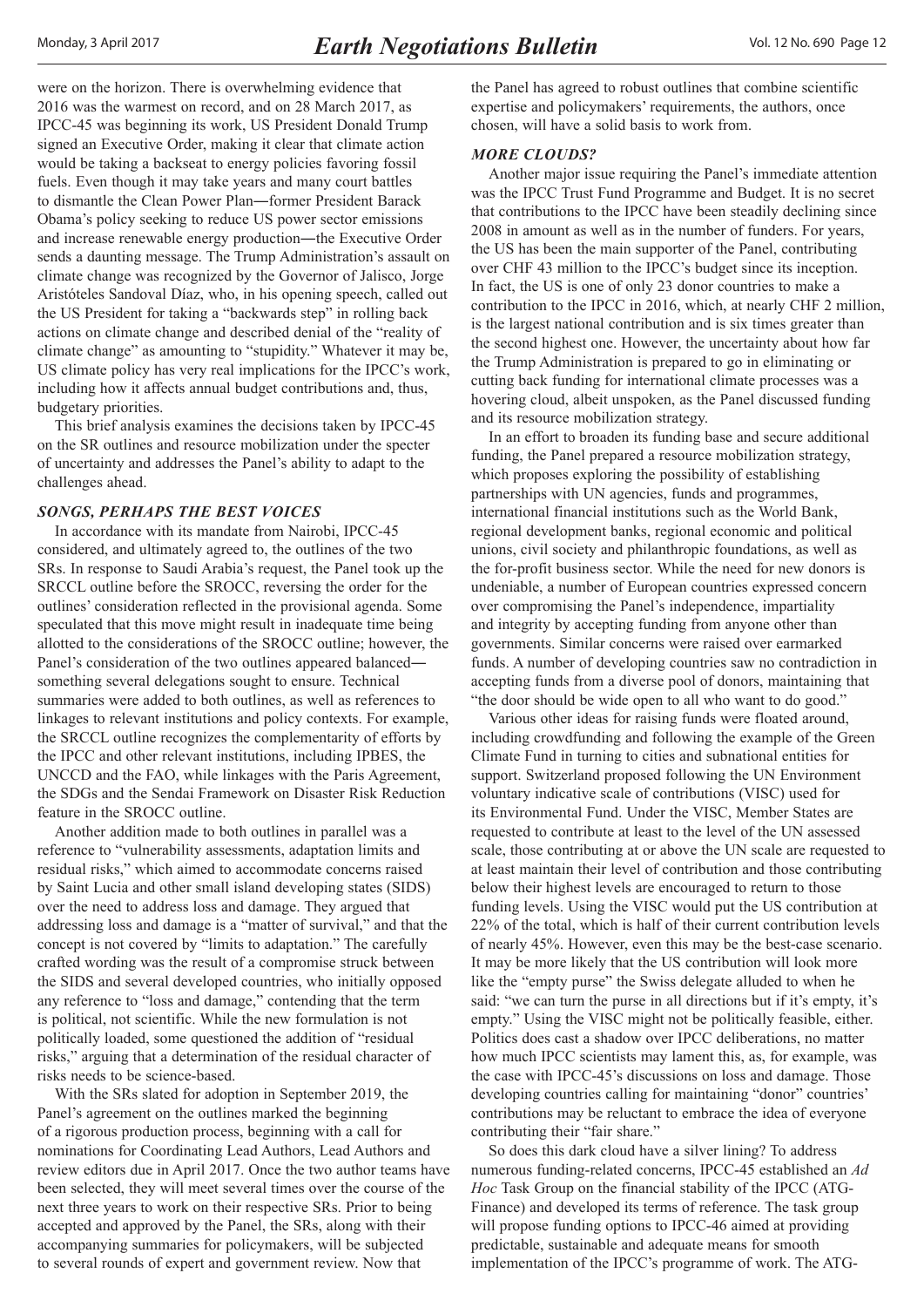<span id="page-12-0"></span>Finance will consider options for increasing contributions from governments, explore ways to mobilize additional resources from UN organizations, and provide guidance on the eligibility of other potential donors, including the private sector. Many saw this as a positive first step towards overcome funding shortfalls.

#### *THERE IS HOPE FOR US AGAINST ALL OUR REGRET*

While the skies at IPCC-45 were somewhat overcast due to funding concerns, hope did prevail in the opinion of many attending the meeting. There is no doubt that strained financial resources will put the IPCC's adaptability, along with its ability to deliver AR6 products in a timely fashion, to the test. Meeting current and future financial challenges will require creative thinking and exploring a range of different options. In this regard, the IPCC has demonstrated its flexibility and openness to consider various possibilities, although whether it can emerge from the funding crisis without compromising its integrity remains to be seen.

## **UPCOMING MEETINGS**

**3rd Sustainable Energy for All Forum:** The 3rd Sustainable Energy for All Forum (SEforALL) will convene in New York from 3-5 April 2017, under the theme: "Going further, faster together." High-level representatives from government, business, civil society and international organizations will gather to broker new partnerships and ideas, spur investment and drive action towards sustainable energy, while sharing stories from across the world of how they are making progress towards realizing Sustainable Development Goal 7 (affordable and clean energy). **dates:** 3-5 April 2017 **location:** Brooklyn, New York, US **contact:** SEforALL Secretariat **phone:** +43-676-846-727-200 **email:** Info@SEforALL.org **www:** http://seforallforum.org/ or http://se4all.org/

**Africa Renewable Energy Leaders' Summit:** The sessions scheduled to take place during this two-day Summit include: the importance of community-centric mini grids in energy access; developing a regulatory framework to drive renewable energy development in East Africa; the African renewable energy initiative, and unlocking the potential of Africa's energy future; attracting capital to develop renewable energy projects; harnessing solar power potential in Sub-Saharan Africa; exploiting the full potential of hydropower prospects in East Africa; wind power, geothermal, biomass and hybrid projects; and energy efficiency and renewables development. **dates:**  4-5 April 2017 **location:** Nairobi, Kenya **www:** [http://www.](http://www.africarenewablesummit.com/) [africarenewablesummit.com/](http://www.africarenewablesummit.com/) 

**16th Meeting of the Board of the Green Climate Fund (GCF):** The GCF Board is expected to address, *inter alia*: matters related to guidance from the COP; readiness and preparatory support; matters related to funding proposals; status of Secretariat staffing; status of resources; update on the GCF risk management framework; matters related to accreditation; and the revised terms of reference for the Independent Redress Mechanism. **dates:** 4-6 April 2017 **location:** Songdo, Incheon, Republic of Korea **contact:** GCF Secretariat **phone:** +82-32-458-6059 **fax:**  +82-32-458-6094 **email:** info@gcfund.org **www:** [http://www.](http://www.greenclimate.fund/home) [greenclimate.fund/home](http://www.greenclimate.fund/home)

**20th CCAC Working Group and Science-Policy Dialogue:** The Science-Policy Dialogue, convening on 25 April, will focus on metrics for black carbon and other pollutants, black carbon inventories, and how to include short-lived climate pollutants (SLCPs) in the nationally determined contributions. On 26-27 April, the 20th meeting of the Climate & Clean Air

Coalition (CCAC) Working Group will provide the opportunity to discuss: preparation of new actions and commitments for the Coalition's next High Level Assembly in late 2017; Coalition initiatives ready for scaling up; a follow up on commitments made in the Marrakech Communiqué; and consideration of new funding proposals. The meetings are being organized by the Chilean Ministry of the Environment and the CCAC. The meetings are open only to CCAC Partners, which currently include 51 countries, 16 intergovernmental organizations and 45 non-governmental organizations. **dates:** 25-27 April 2017 **location:** Santiago, Chile **contact:** James Morris, UNEP **email:** James.Morris@unep.org **www:** http://ccacoalition.org/

**IPCC Expert Meeting on Mitigation, Sustainability and Climate Stabilization Scenarios:** The aims of the WGIII expert meeting include developing a dialogue between different research communities, stimulating interdisciplinary research activity that can lead to literature for the AR6, and engaging with experts and stakeholders concerned with mitigation. **dates:** 26-28 April 2017 **location:** Addis Ababa, Ethiopia **contact:** IPCC Secretariat **phone:** +41-22-730-8208/54/84 **fax:** +41-22-730-8025/13 **email:** IPCC-Sec@wmo.int **www:** http://www.ipcc.ch

**Scoping of the IPCC AR6:** During this meeting, members will discuss the outline of the AR6. **dates:** 1-5 May 2017 **location:**  Addis Ababa, Ethiopia **contact:** IPCC Secretariat **phone:** +41- 22-730-8208/54/84 **fax:** +41-22-730-8025/13 **email:** IPCC-Sec@wmo.int **www:** http://www.ipcc.ch

**46th Session of the UNFCCC Subsidiary Bodies (SBs):**  The 46th meetings of the Subsidiary Body for Scientific and Technological Advice (SBSTA) and the Subsidiary Body for Implementation (SBI) and the third part of the first session of the *Ad Hoc* Working Group on the Paris Agreement will convene. **dates:** 8-18 May 2017 **location:** Bonn, Germany **contact:** UNFCCC Secretariat **phone:** +49-228 815-1000 **fax:** +49-228-815-1999 **email:** secretariat@unfccc.int **www:** http:// unfccc.int/

**52nd Meeting of the GEF Council:** The Global Environment Facility (GEF) Council meets twice a year to approve new projects with global environmental benefits in the GEF's focal areas of biodiversity, climate change mitigation, chemicals and waste, international waters, land degradation and sustainable forest management, and in the GEF's integrated approach programmes on sustainable cities, taking deforestation out of commodity chains, and sustainability and resilience for food security in Sub-Saharan Africa. The Council also provides guidance to the GEF Secretariat and agencies. The May GEF Council meeting will be preceded by a consultation with civil society organizations at the same location. The meetings of the Least Developed Countries Fund and Special Climate Change Fund are expected to convene as well. **dates:** 22-25 May 2017 **location:** Washington DC, US **contact:** GEF Secretariat **phone:**  +1-202-473-0508 **fax:** +1-202-522-3240 **email:** secretariat@ thegef.org **www:** [http://www.thegef.org/council-meetings/gef-](http://www.thegef.org/council-meetings/gef-52nd-council-meeting)[52nd-council-meeting](http://www.thegef.org/council-meetings/gef-52nd-council-meeting)

**2017 Global Platform for Disaster Risk Reduction:**  This conference will focus on how to reduce loss of life and economic losses from disasters caused by manmade and natural hazards. The conference aims to encourage countries and others to go beyond disaster management to address risks that lead to greater losses from disasters, including poverty, unplanned urbanization, environmental degradation and poor risk governance. The GPDRR, which was established in 2007 and takes place every two years, provides the opportunity for exchanging information, discussing the latest developments and